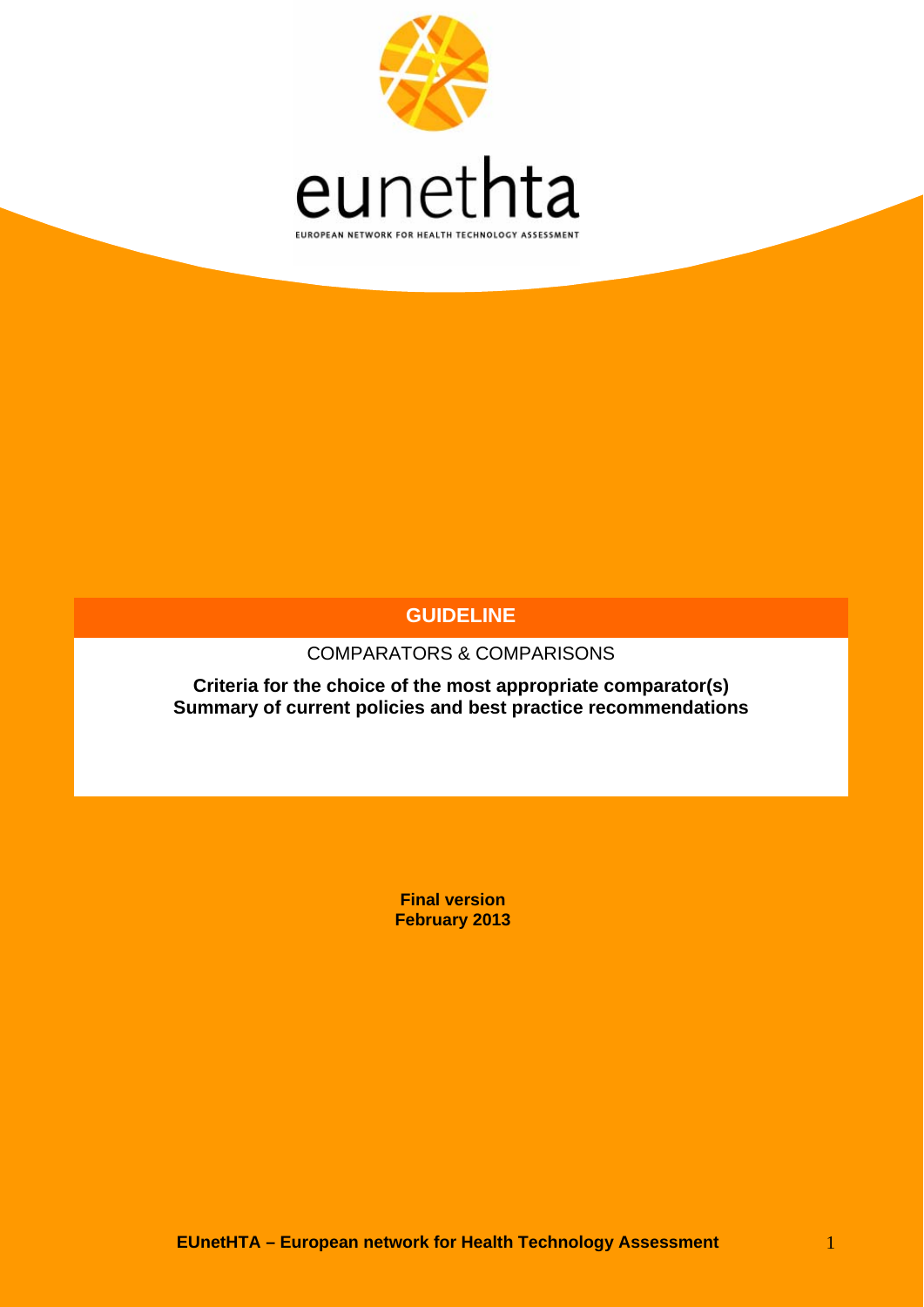The primary objective of EUnetHTA JA1 WP5 methodology guidelines is to focus on methodological challenges that are encountered by HTA assessors while performing a rapid relative effectiveness assessment of pharmaceuticals.

The guideline "Comparators & comparisons: criteria for the choice of the most appropriate comparator(s)" has been elaborated by experts from NICE, reviewed and validated by HAS and by all members of WP5 of the EUnetHTA network; the whole process was coordinated by HAS. As such the guideline represents a consolidated view of non-binding recommendations of EUnetHTA network members and in no case an official opinion of the participating institutions or individuals.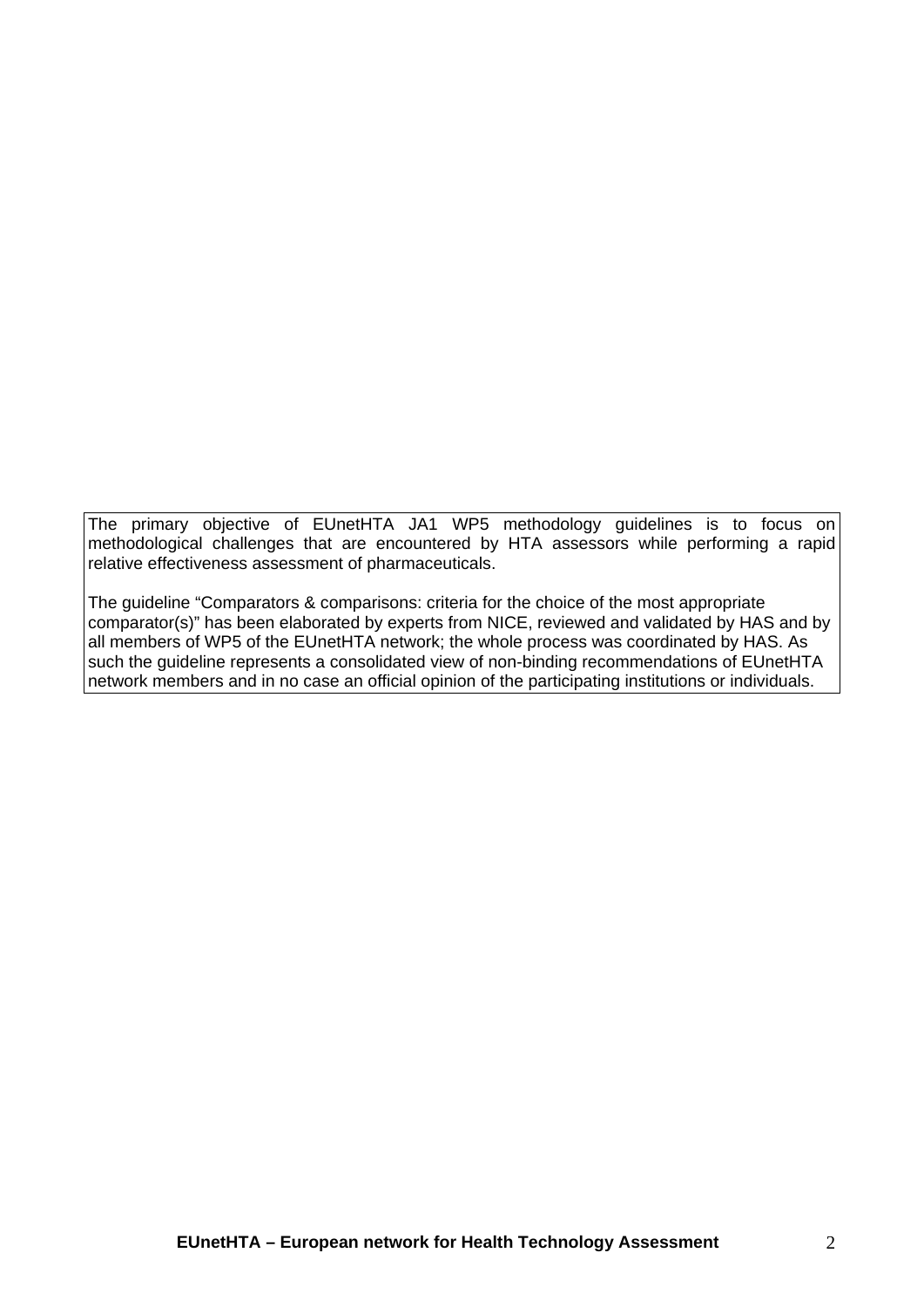# **Table of contents**

| 2. Synthesis of the analysed literature, available national and international |  |
|-------------------------------------------------------------------------------|--|
|                                                                               |  |
|                                                                               |  |
|                                                                               |  |
|                                                                               |  |
|                                                                               |  |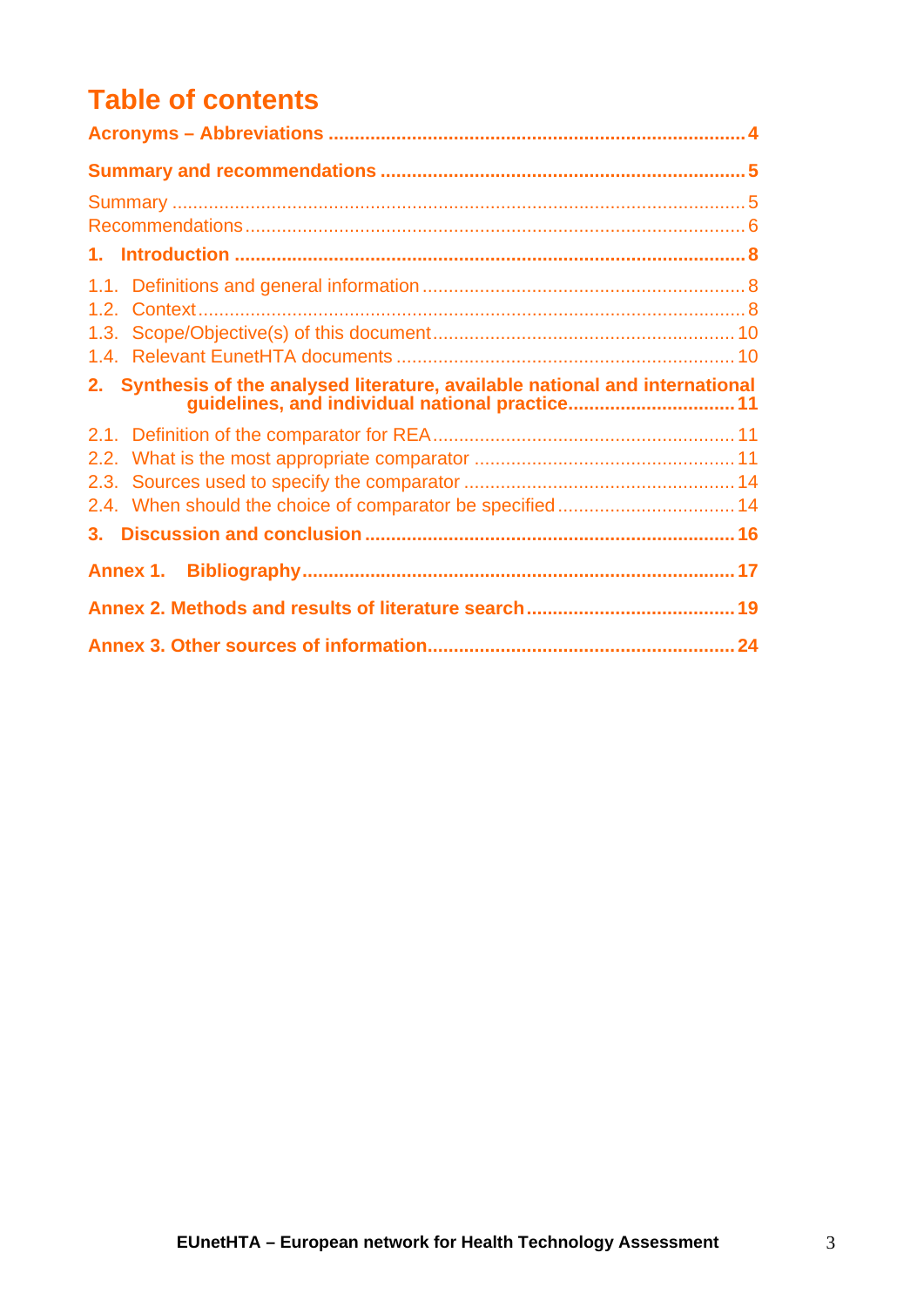# <span id="page-3-0"></span>**Acronyms – Abbreviations**

| AHRQ            | Agency for Healthcare Research and Quality (USA)                                    |  |  |
|-----------------|-------------------------------------------------------------------------------------|--|--|
| ATC             | Anatomical Therapeutic Chemical Classification System                               |  |  |
| <b>CADTH</b>    | Canadian Agency for Drugs and Technologies in Health (Canada)                       |  |  |
| CE mark         | a mandatory conformance mark on many products placed on the single market in the EU |  |  |
|                 | (including medical devices)                                                         |  |  |
| <b>CHMP</b>     | Committee for Medicinal Products for Human Use                                      |  |  |
| EMA             | European Medicines Agency                                                           |  |  |
| <b>EUnetHTA</b> | European network for Health Technology Assessment                                   |  |  |
| <b>FDA</b>      | Food and Drug Administration (USA)                                                  |  |  |
| HIQA            | Health Information and Quality Authority (Ireland)                                  |  |  |
| HTA             | Health technology assessment                                                        |  |  |
| JA              | Joint Action                                                                        |  |  |
| <b>MSAC</b>     | Medical Services Advisory Committee (Australia)                                     |  |  |
| <b>NICE</b>     | National Institute for Health and Clinical Excellence (England and Wales)           |  |  |
| <b>PBAC</b>     | Pharmaceutical Benefits Advisory Committee (Australia)                              |  |  |
| <b>PICO</b>     | Population, Intervention, Comparator, Outcome                                       |  |  |
| <b>PHARMAC</b>  | Pharmaceutical Management Agency (New Zealand)                                      |  |  |
| <b>REA</b>      | relative effectiveness assessment                                                   |  |  |
| <b>SMC</b>      | Scottish Medicines Consortium (Scotland)                                            |  |  |
| <b>SPC</b>      | <b>Summary of Product Characteristics</b>                                           |  |  |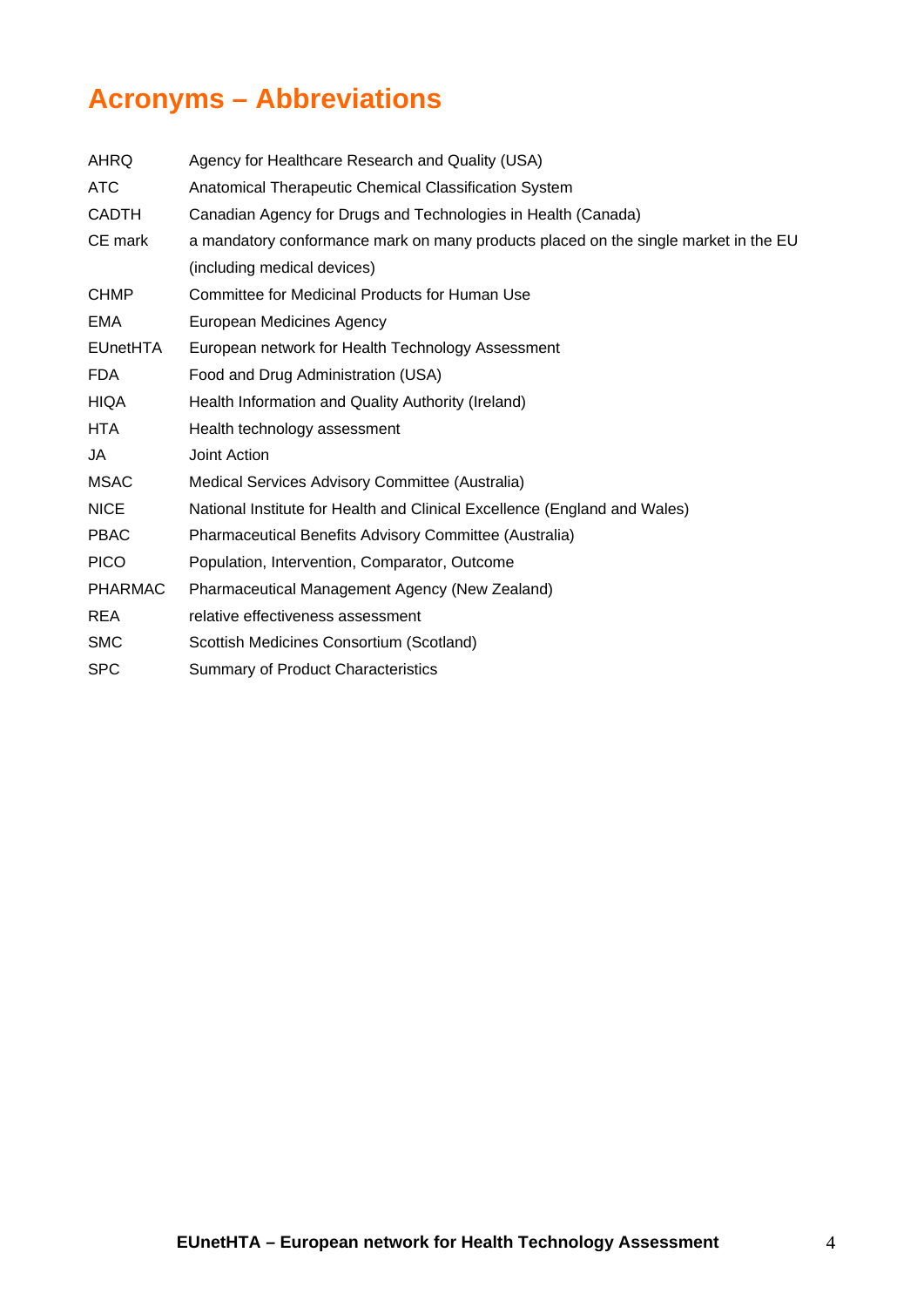# <span id="page-4-0"></span>**Summary and recommendations**

### <span id="page-4-1"></span>*Summary*

 $\overline{a}$ 

A comparator in a relative effectiveness assessment (REA) is a health care intervention or other technology with which a pharmaceutical is compared in order to establish if it has an added therapeutic benefit (including clinical as well as quality of life benefits). Such comparator could be another pharmaceutical, but also a medical device, a procedure or psychological approach, radiotherapy, physiotherapy, surgery or, if appropriate, providing advice, for example advice on diet or smoking, a combination of health care interventions carried out simultaneously or in sequence, or "watchful waiting" (no intervention).

This document summarises the available literature, the advice provided by existing national guidelines, and the information from current national practice on the choice of comparator for  $REA^1$  $REA^1$ , established previously through a EUnetHTA background review on the use of REA across Europe. The analysis of this information demonstrates that there is broadly agreement across countries about the general definition of the comparator for a REA: in the context of making decisions about where a new pharmaceutical would be used in clinical practice, or about reimbursement, a comparator is commonly defined as current routine care in the individual health care system, the most used, or what would be replaced by the introduction of that new pharmaceutical.

Therefore, under ideal circumstances the comparator for a REA applicable across European countries would be the reference treatment according to up to date high-quality clinical practice guidelines at European or international level, with good quality evidence on the efficacy and safety profile from published medical literature, and with an EU marketing authorisation for the appropriate indication and line of treatment.

However, in many circumstances there is no consensus across European countries on what constitutes routine clinical care, and real life patient populations are likely to be heterogeneous across countries. Furthermore, in some countries the choice of comparator is governed by legislation, and can also refer to cost. In other countries, it is governed by the purpose to gain as much insight as possible about the new pharmaceutical; for this, the comparator needs to be from a similar pharmaceutical class. Only for pharmaceuticals to treat rare diseases, the Orphan Medicinal Designation endorses a consensus position on standard of care in rare diseases.

Therefore, the detailed approaches vary across countries and the choice of the comparator for REA depends mainly on the specific assessment question in each country.

This document provides a summary of current national policies and best practice recommendations for HTA assessors for selecting the most appropriate comparator for relative effectiveness assessments.

<span id="page-4-2"></span> $1$  This document does not intend to provide advice on how to design clinical trials.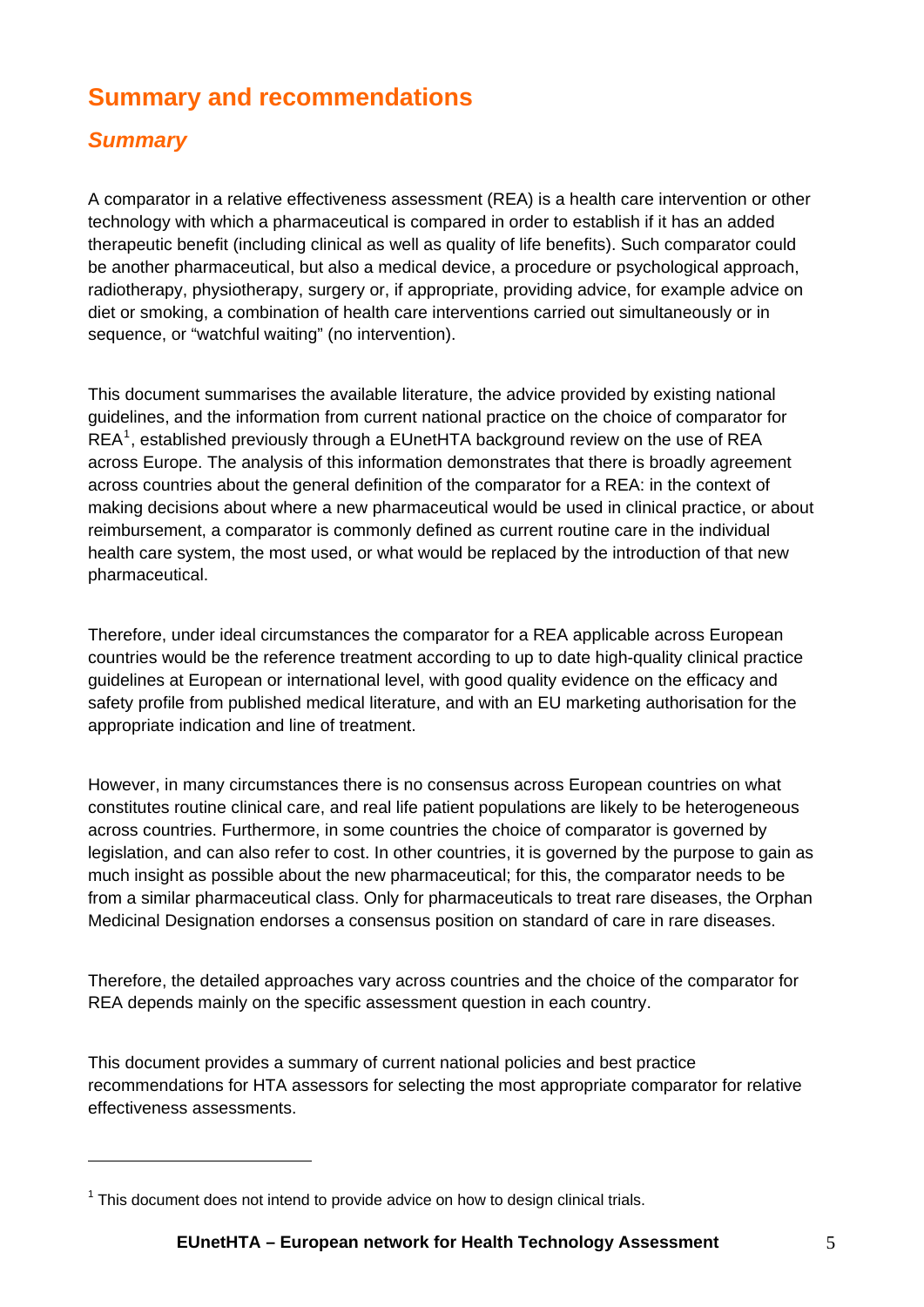### <span id="page-5-0"></span>*Recommendations*

Recommendations on the choice of the most appropriate comparator depend on the specific assessment question in any REA. The recommendations below assume that the assessment question is to establish the relative effectiveness of a pharmaceutical compared with routine clinical care, the most used, or what would be replaced by the introduction of that new pharmaceutical.

#### **Recommendation 1**

Under ideal circumstances the comparator for a REA applicable across European countries should be the reference treatment according to up to date high-quality clinical practice guidelines at European or international level with good quality evidence on the efficacy and safety profile from published scientific literature, and with an EU marketing authorisation for the respective indication and line of treatment.

#### **Recommendation 2**

Where there is no European-wide agreed reference comparator

- evidence needs to be available that the chosen comparator intervention is routinely used in clinical practice (Recommendation 3)
- the comparator intervention is validated for the respective clinical indication/population and evidence is available (Recommendation 4)

#### **Recommendation 3**

Evidence that the intervention is used in routine clinical care could come, in order of preference, from:

- National reimbursement lists if available
- Prescription statistics (if appropriate)
- Market surveys
- Discussion with clinical specialists and patient organisations
- Registries
- Validated clinical protocols
- If the above are not available: Internet searches, in particular patient and professional websites

#### **Recommendation 4**

The choice of comparator should be supported by evidence on its efficacy and safety profile described in published medical literature, and based on randomised controlled trials, pragmatic trials or good quality observational studies.

#### **Recommendation 5**

Where the comparator is a pharmaceutical, it has to be optimally dosed or scheduled in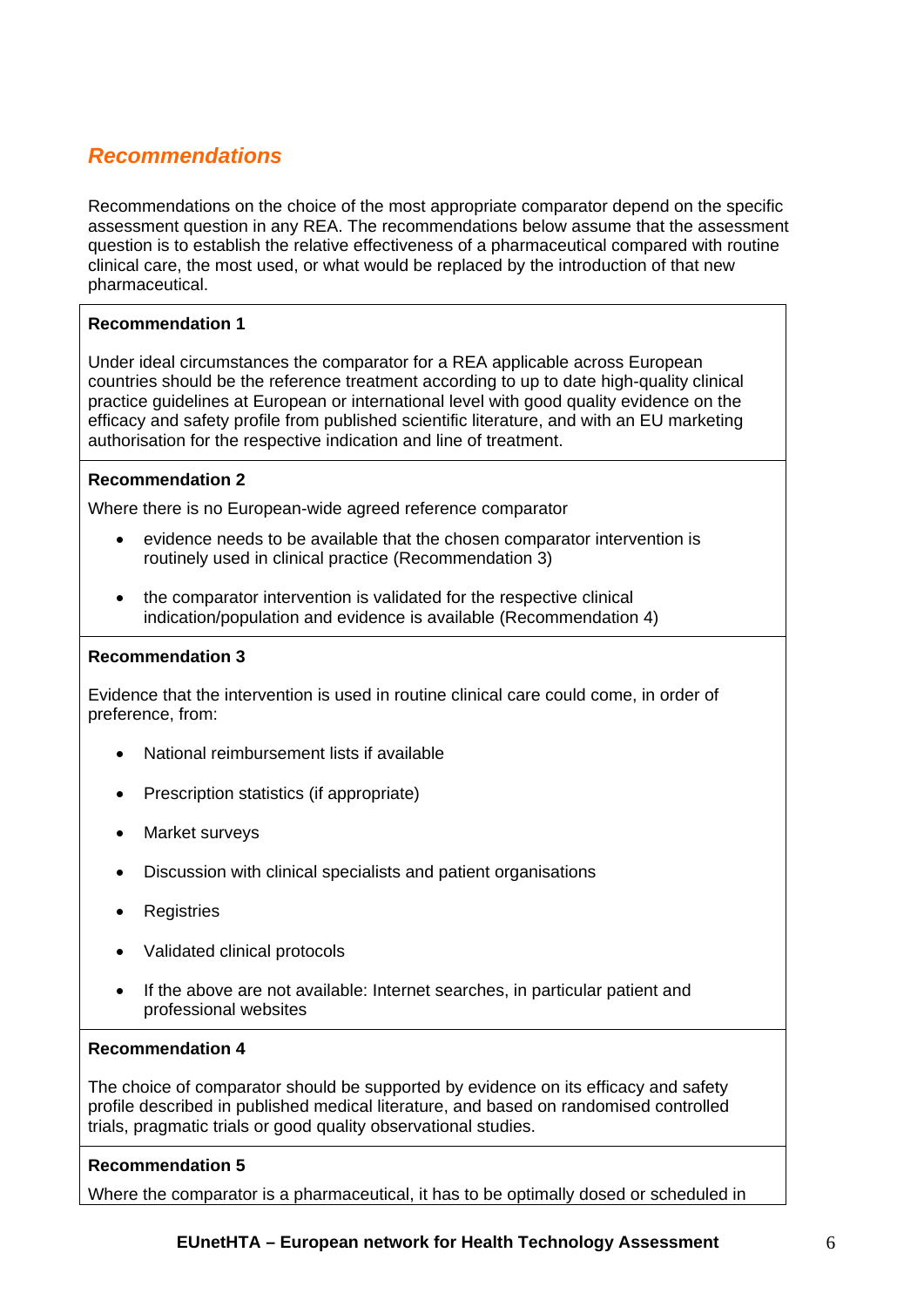line with its marketing authorization or high-quality clinical practice guidelines.

Where the comparator is not a pharmaceutical, it should be used according to evidence based methodology and its instructions for use.

#### **Recommendation 6**

Where patient subpopulations are considered, for example according to disease severity, lines of treatment, stages of disease or genetic characteristics, additional comparators may need to be included and should be clearly identified.

#### **Recommendation 7**

The most appropriate comparators for an assessment should be identified before the assessment begins or in the early phase of an assessment.

The following recommendations relate to specific national procedural rules, and are only relevant for specific countries

#### **Recommendation 8**

If required by national procedural rules, the comparator must have an EU or national marketing authorisation, or if not a pharmaceutical, another form of recognised regulatory approval, for the appropriate indication and line of treatment.

#### **Recommendation 9**

If required by national procedural rules, if there are several alternatives, the more economic therapy should be selected as comparator, preferably one for which there is a reference price within the health care system.

#### **Recommendation 10**

 $\overline{a}$ 

If required by national procedural rules, and depending on the assessment question, the comparator may need to be from a similar pharmaceutical class.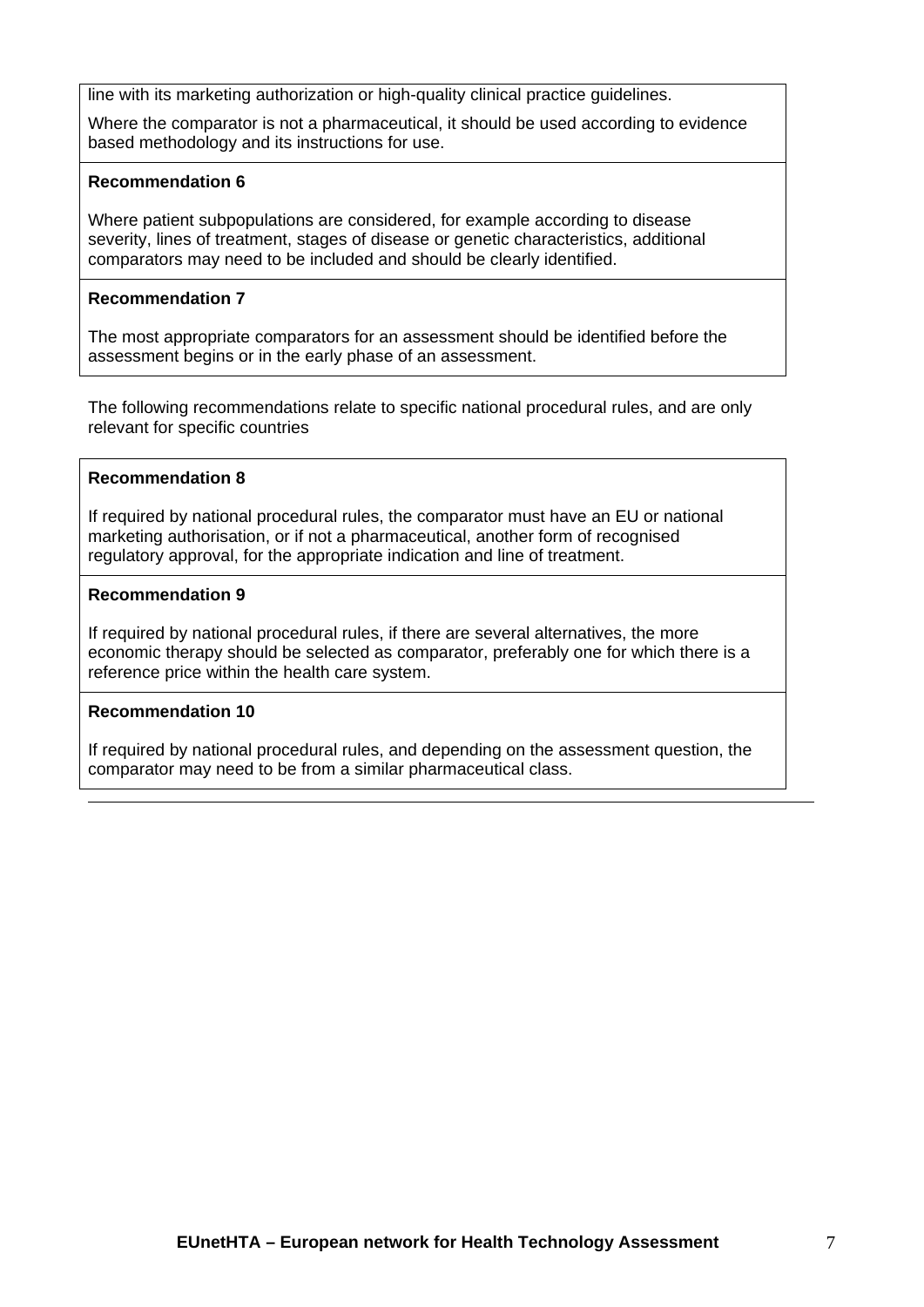## <span id="page-7-0"></span>**1. Introduction**

### <span id="page-7-1"></span>*1.1. Definitions and general information*

In the context of relative effectiveness assessment, a comparator is a health care intervention with which a pharmaceutical is compared in order to establish if it has an added therapeutic benefit (including clinical as well as quality of life benefits). Such comparator could be another pharmaceutical, a medical device, a procedure or psychological approach, surgery or, if appropriate, providing advice, for example advice on diet or smoking, any combination of these, or "watchful waiting" (no intervention).

Because many aspects of selecting the appropriate comparator are governed by national policies, and are not a scientific matter, a full methodological guideline is not possible to establish. Therefore, this document provides a summary of current national policies and general best practice recommendations for HTA assessors for selecting the most appropriate comparator for relative effectiveness assessments.

### <span id="page-7-2"></span>*1.2. Context*

#### **1.2.1. Problem statement**

Comparing new pharmaceuticals with existing treatments is carried out for different purposes. For the purposes of granting a marketing authorisation, the EMA and FDA specify the comparator to be placebo and/or active comparator. The EMA has recently published a consultation paper on the regulatory position of the importance of an active control in the marketing authorisation application (EMA, 2010). In this paper, an adequate active comparator has been defined as the gold-standard, EU-licensed product for the appropriate indication and line of treatment, following relevant CHMP guidelines and international treatment guidelines as appropriate, or if there is no licensed product for the claimed indication, as investigator's best choice of therapy, medicines licensed by other regulatory agencies but not in the EU, and/or medicines for which use is clearly supported by medical literature. However, the paper does not include advice on how this choice should have been made.

For HTA purpose, a relative effectiveness assessment (REA) compares the clinical outcomes resulting from use of a pharmaceutical with those resulting from alternative options for treatment, diagnosis or prevention of a disease, for example other available pharmaceuticals or other health care interventions or technologies.

The relative efficacy and relative effectiveness (or added therapeutic benefit) of any intervention depends on what this intervention is compared with, meaning 'what it is relative to'. Therefore, it is important to establish, and provide advice on, what constitutes an appropriate comparator when conducting such assessment.

The High Level Pharmaceutical Forum (http://ec.europa.eu/pharmaforum/) has developed the following definitions (High Level Pharmaceutical Forum, 2010):

- The relative efficacy is the extent to which an intervention does more good than harm, under ideal circumstances, compared to one or more alternative interventions.
- The relative effectiveness is the extent to which an intervention does more good than harm compared to one or more intervention alternatives for achieving the desired results when provided under the usual circumstances of health care practice.

For a REA conducted at the same time when the marketing authorisation is being granted, only efficacy or relative efficacy data are available in most cases; evidence on the use of the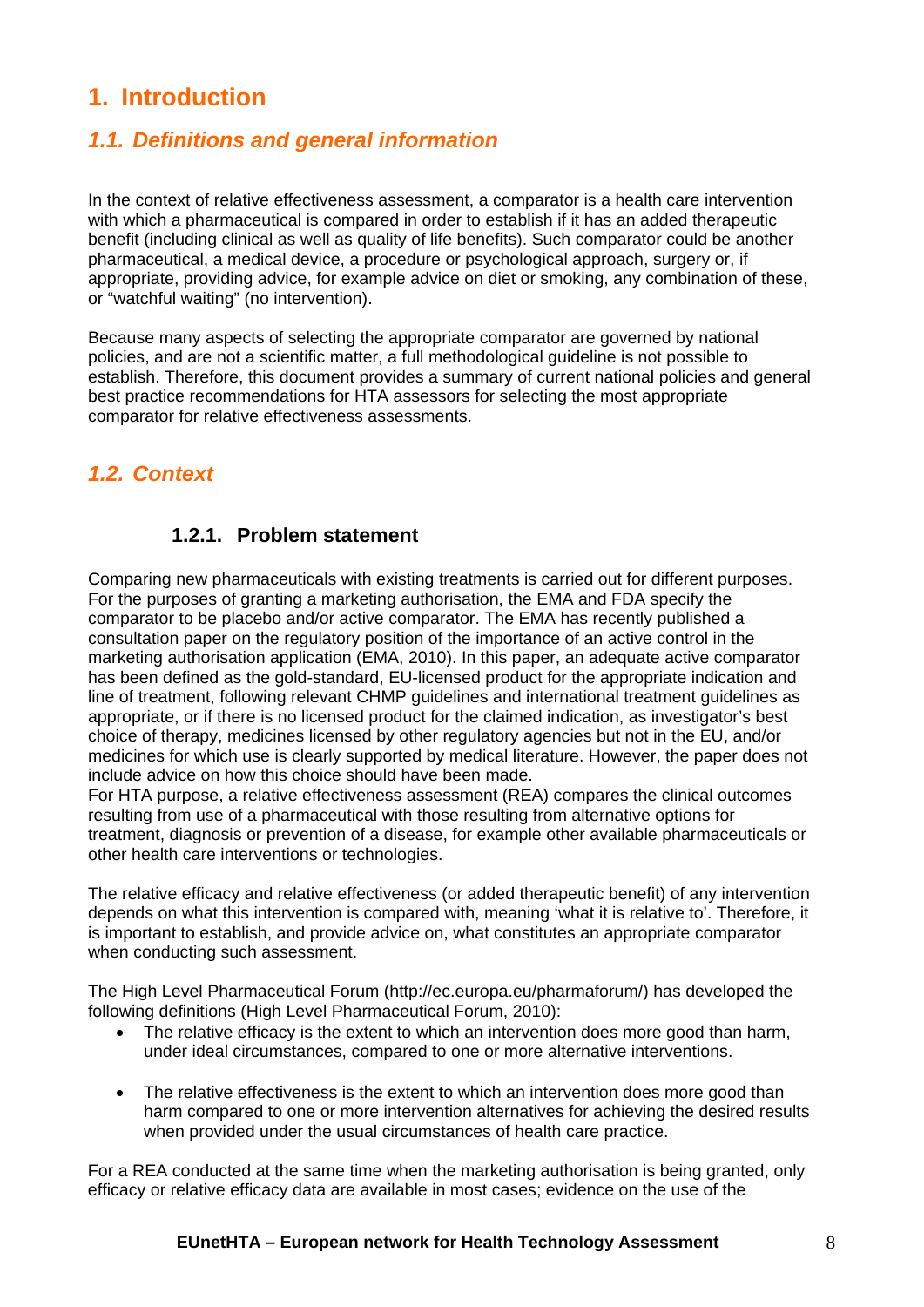pharmaceutical when provided under the usual circumstances of health care practice are normally not available at this stage. However, in some countries an extrapolation of outcomes from the relative efficacy trials is made through disease modelling that takes into consideration the natural history of the condition in the specific healthcare system and any empirical evidence on the translation of surrogate endpoints into long term clinical outcomes. Therefore relative effectiveness can be estimated based on the projected outcomes in real life (Massol et al, 2007), but only a reassessment of a pharmaceutical later in its life cycle can be based on empirical real-life data (Le Jeunne et al 2008).

### **1.2.2. Discussion on the problem statement**

REA can be carried out with a variety of aims, such as demonstrating the therapeutic benefit, demonstrating cost-effectiveness (not addressed within EUnetHTA Joint Action 1 work package 5), defining the place of the new pharmaceutical in routine clinical practice and/or establishing if the new pharmaceutical should be reimbursed in the health care system. Ideally, the mechanisms to select the comparator across those aims should be broadly identical. However, it is important to recognise that the most appropriate comparator depends on the explicit aim of the assessment, that is: the specific research question or decision problem asked.

It is therefore important to consider

- How a comparator should be established
	- o Whether recently approved pharmaceutical can be chosen as comparator, or if it is preferable to use comparators with wellknown/well established efficacy and safety profile in the target population
	- o Whether technologies not approved for the indication under assessment can be included as comparators
	- o Whether technologies/ interventions other than pharmaceuticals should or can be used as the comparator in the respective assessments, and
	- o What to do in situations where it is not feasible to define one pharmaceutical /technology/ intervention as the most appropriate comparator, and instead several are used in clinical practice, possibly for specific subpopulations of patients.
- What sources should be used and who should be involved in establishing the most appropriate comparator used
- At what stage of the assessment process the comparator should be best defined.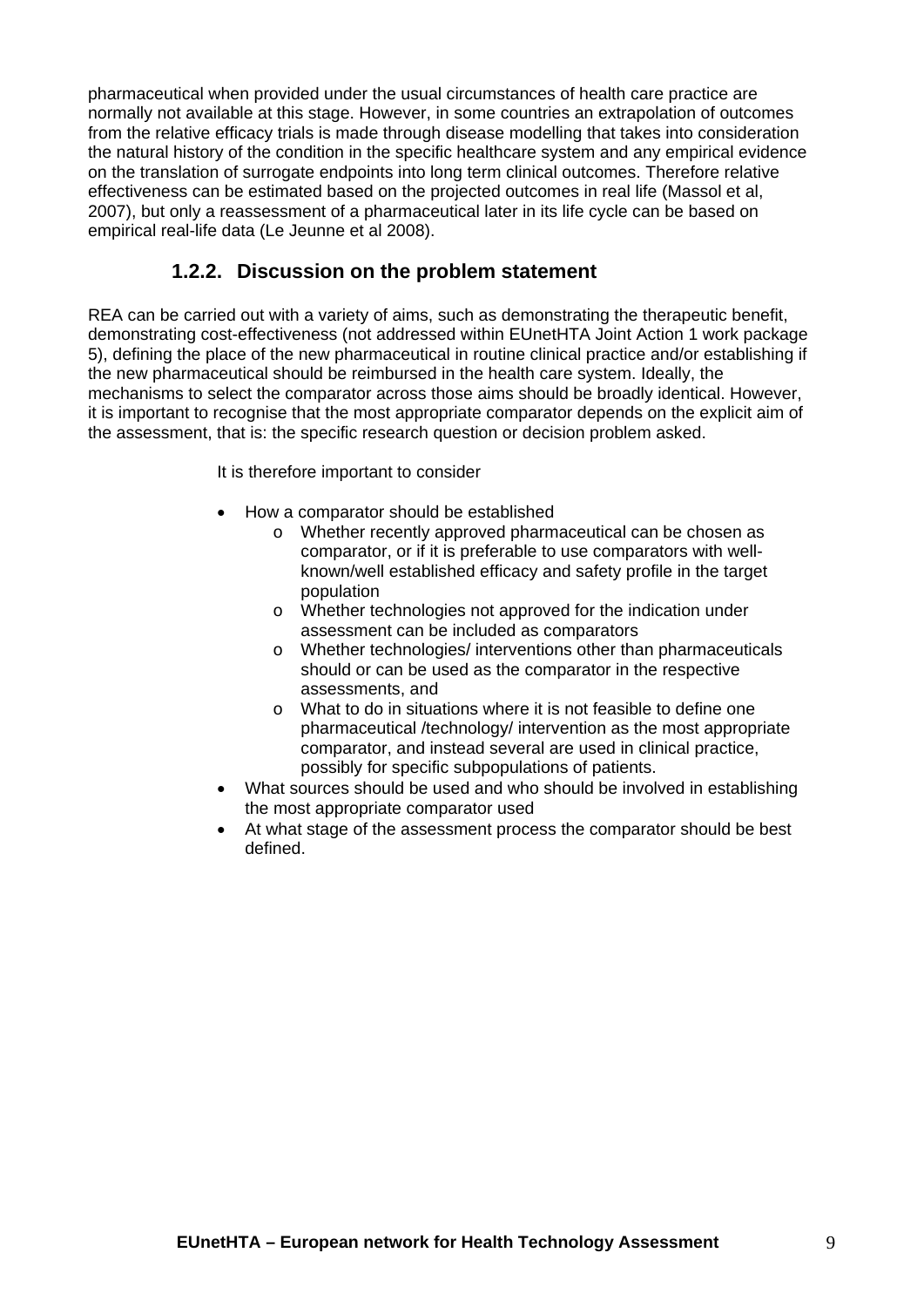### <span id="page-9-0"></span>*1.3. Scope/Objective(s) of this document*

This document is intended to summarise the available literature, the advice provided by existing national guidelines and the information from current national practice on the choice of comparator, and to outline some of the challenges arising when establishing what the comparator for a specific assessment should be. Finally, this document provides a set of internationally agreeable best practice recommendations for the selection of the most appropriate comparator when completing a REA. This document is intended to be useful for organisations carrying out HTA, HTA assessors and for organisations that make decisions about the place of any new pharmaceutical in a health care system.

### <span id="page-9-1"></span>*1.4. Relevant EunetHTA documents*

The choice of comparator is relevant in the application of the EUnetHTA Core HTA model, particularly for the effectiveness and safety domains.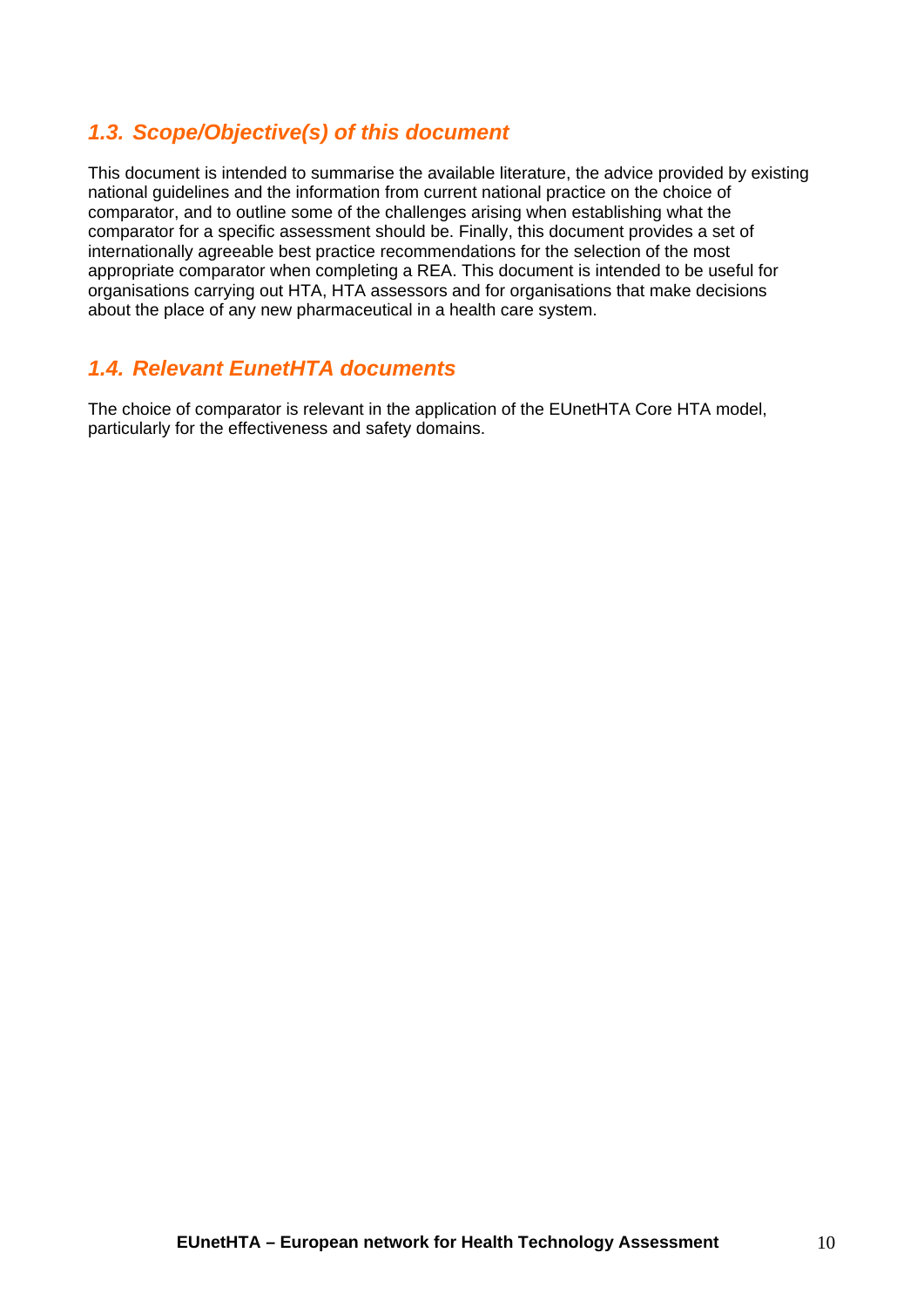## <span id="page-10-0"></span>**2. Synthesis of the analysed literature, available national and international guidelines, and individual national practice**

### *2.1. Definition of the comparator for REA[2](#page-10-3)*

<span id="page-10-1"></span>The definitions of the comparator in the published individual national guidelines from HTA organisations (see Annex 3) vary, but the majority of HTA organisations responding to the EUnetHTA survey specify the comparator as the intervention most used in clinical practice. This is described in a variety of ways, for example:

- 'Usual care'
- 'Currently accepted standard therapy (therapies) that the new intervention is intended to replace'
- 'Routinely used standard therapy (therapies) in common practice'

The EUnetHTA survey of 26 European and Australia, Canada, New Zealand and the US has shown that some countries state that they use 'whatever was used in the registration trials' for REA, but these countries also indicated that this would not be the only option for the choice of comparator. One country's entry indicates 'the most inexpensive treatment', and other entries refer to 'treatments that have been shown to be cost-effective'. Four countries state that they would use 'best possible care' as comparator, but only in one country would this be the only option considered.

The majority of countries stated 'best standard care' or 'other' as the comparator, but further analysis indicated this to be similar to routine care as described above as it was defined were as follows:

- Usually the treatment(s) used in current clinical practice
- Most frequently used therapy

 $\overline{a}$ 

- Routine care, that is, the technology or technologies most widely used in clinical practice
- Currently accepted therapy which is defined as the single most prevalent clinical practice
- Most commonly used alternative pharmaceutical
- Currently reimbursed treatments with the same or equivalent therapeutic indication
- The most relevant alternative treatment, usually the most cost effective alternative

In some countries, national legislation or other procedural requirements limit the choice of the comparator within certain rules, for example in line with criteria related to cost such as a reference price within the respective health care system, or the pharmacological class of the pharmaceutical. Consideration should be given to special areas where legislation creates a framework for identifying standard of care such as in rare diseases.

### <span id="page-10-2"></span>*2.2. What is the most appropriate comparator*

### **2.2.1. Pharmaceuticals or other interventions**

The published national guidelines do not always specify whether or not the comparator must be another pharmaceutical or can also be another healthcare intervention. The EUnetHTA survey

<span id="page-10-3"></span> $2$  This document does not explore how to select comparators for clinical trials.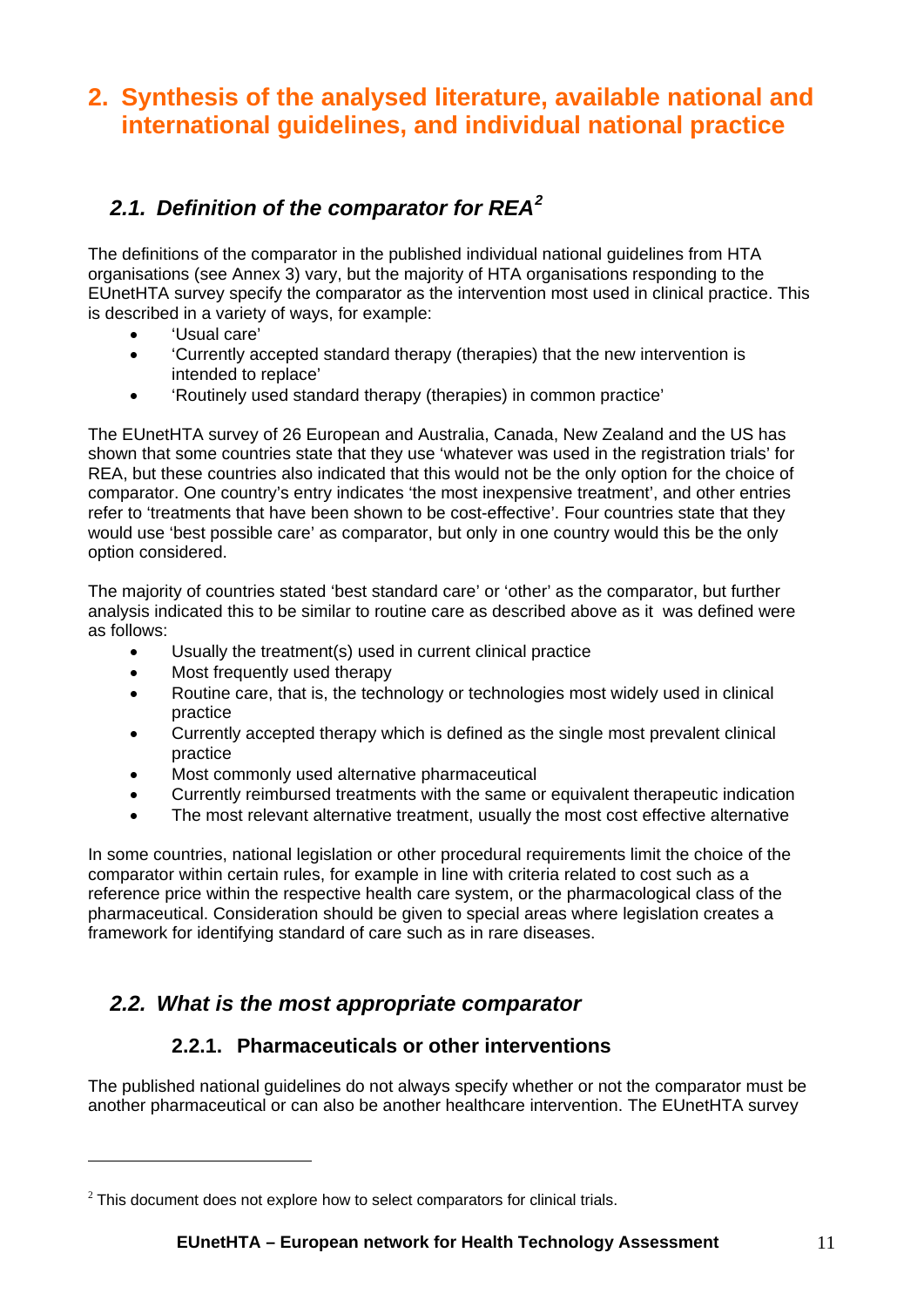indicates that, in the majority of countries (70%), health care interventions other than pharmaceuticals can also be considered as comparator in REA.

However, there appears to be an ongoing debate if a comparison with another pharmaceutical is considered more important than a comparison with another healthcare intervention. However, this question depends very much on the assessment question asked and on the evidence available for the comparator intervention, bearing in mind that the evidence base for pharmaceuticals is often more extensive than for other interventions.

If the comparator is another pharmaceutical, some countries specify that it should have similar pharmacological properties or a similar pharmacological mechanism of action as the pharmaceutical to be assessed. However, this may not be possible in all cases, for example in oncology, where products from new pharmaceutical classes such as monoclonal antibodies are introduced where previously taxanes or platinum compounds were used.

### **2.2.2. Dose**

Consideration should also be given to the choice of the adequate dose of the active comparator. This should be a dose that has shown the best benefit/harm ratio and a clinically relevant effect in the population of interest, or scheduled in line with its marketing authorisation or high-quality clinical practice guidelines. Comparing inappropriate doses may lead to over-estimation of the effect of the new drug (if the chosen dose of the reference treatment is too low) or underestimation of its adverse effects (if the chosen dose of the reference drug is too high). A source of information for choosing the right dose of a comparator can often be found in the summary of product characteristics in the comparator's marketing authorisation (SPC), and in some countries, national legislation or other procedural requirements limit the eligible comparator dose to the dose specified in the SPC. However, uncertainty can arise when the use of a comparator in clinical practice differs substantially from its marketing authorisation, when several doses of a comparator are available, and when there are variations of dosage between countries (for example where there are national marketing authorisations). Where there is uncertainty, discussion between the HTA assessor and the product sponsor could take place to define how to best address it. Also, clinical practice guidelines should be considered, but also prescription data from the real world clinical settings. Where the comparator is not a pharmaceutical, it should be used according to evidence based methodology and in line with its instructions for use.

### **2.2.3. Regulatory status**

No explicit information is available in the majority of national guidelines published in English as to whether or not the comparator must have a marketing authorisation. This question was not explicitly asked in the EUnetHTA survey either. A small proportion of these guidelines are explicit that only pharmaceuticals which have a marketing authorisation for the indication under assessment can be used as comparator. On the other hand, guidelines from one country explicitly state that comparators can include those that do not have a marketing authorisation (or CE mark for medical devices) if it can be demonstrated that they are used routinely for the indication in the health care service. The rationale behind this is the need to compare the new pharmaceutical with what is currently being done (what would be replaced), regardless of whether or not a product has a marketing authorisation, and recommendations are explicitly made for the pharmaceutical under assessment, not the comparator. .

### **2.2.4. Level of evidence**

Another important consideration is the evidence available for the chosen comparator particularly if it has no marketing authorisation for the particular indication. If an intervention is used routinely in clinical practice, it is most likely that evidence of its effectiveness and safety profile is available for the target population. This however is not always the case for interventions that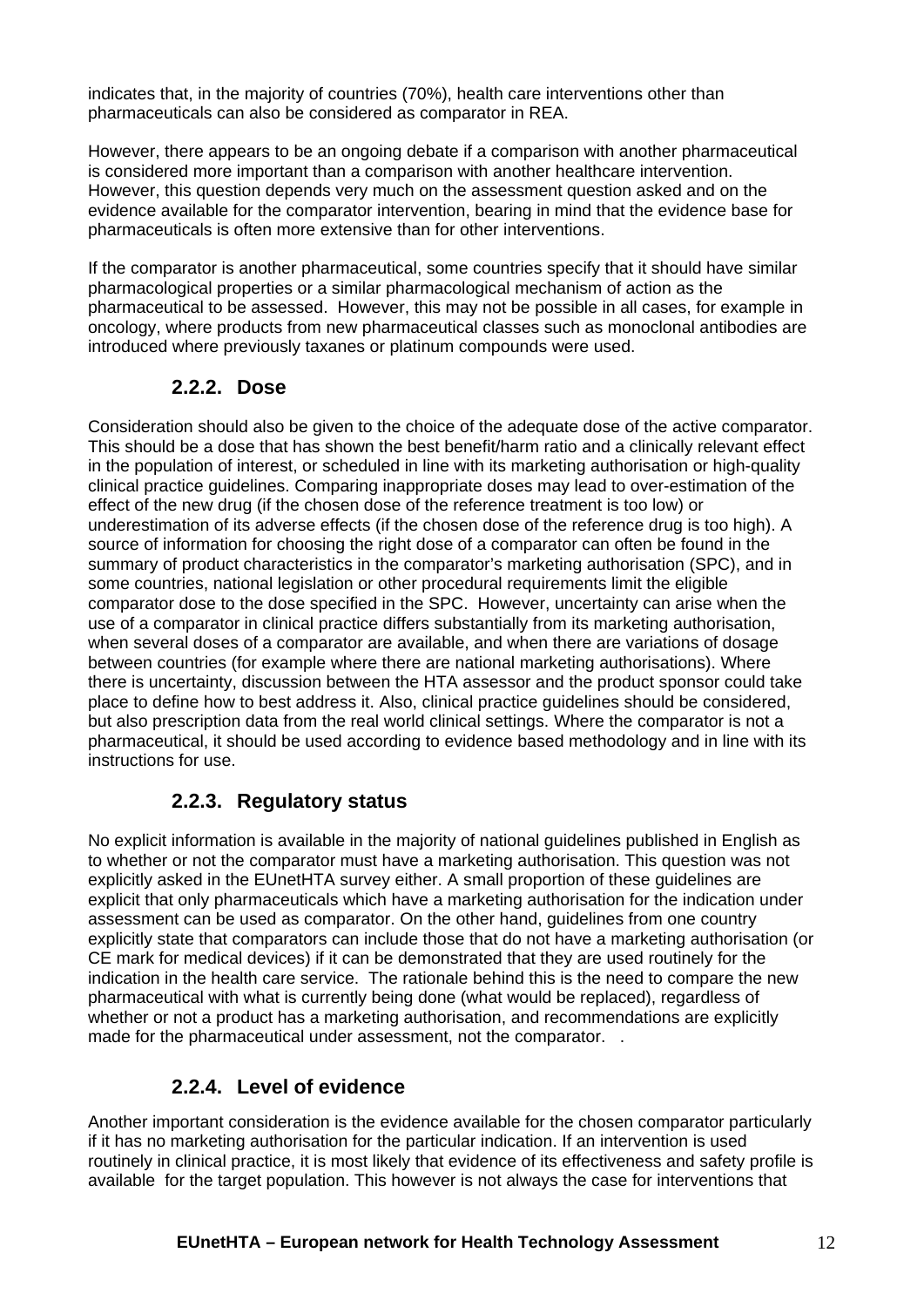have been used historically for a long time and, in particular, for small target indications. It is highly desirable that only comparators be used in REA for which a reasonable amount of good quality evidence is available.

In addition, and under ideal circumstances, the evidence for the chosen comparator should allow for a, preferably blinded, randomised controlled comparison, even if done indirectly. Although not explicitly stated in the national guidelines, there seems to be in practice an implicit preference for direct comparisons. It is acknowledged that this may sometimes be difficult considering the way of administration, or any difference in safety profile and adverse effects that can affect the blinding or favour different patient subpopulations. Evidence for the chosen comparator can also be taken from pragmatic trials, observational studies or registries, but these have to be of high quality. In addition, the decision whether or not specific studies are suitable for a(n) (indirect) comparison often needs rigorous assessment of the studies, which cannot be done for all possible comparators.

There are situations where no good evidence for the effectiveness of the routine care is available, and in these situations no clear advice is given in any national guidelines. A possibility in this situation is to find a proxy comparator and resolve this through a pragmatic and deliberative rather than a fully evidence based approach.

### **2.2.5. Recently licensed medicines versus established pharmaceuticals**

Comparators are often pharmaceuticals licensed a long time ago for which there is extensive efficacy and safety data available. However, comparators can also include pharmaceuticals which have only recently received a marketing authorisation and for which there is less data available and which may not have become routine practice. The general consensus seems to be that such newer pharmaceuticals should be included as comparators where appropriate to allow the REA to be as up to date as possible.

Challenges can also arise when it is identified that an alternative technology may be licensed within the timeframe of the REA or is subject to another proposed or ongoing REA. This means that at the point of decision making, routine clinical care may have changed, be at the point of changing, or be subject to consideration at the same point in time as the technology. Often the decision maker wishes to see comparisons with the new pharmaceuticals. However, this can pose a problem, particularly for those conducting or contributing to a REA because the data may not be available to support either direct or indirect comparison of effectiveness with the most recent/emerging comparator.

A related challenge is that a new pharmaceutical might have just received a positive reimbursement decision, could represent a clinical advancement and be therefore considered 'best standard care', but is actually not yet widely used in the health care service. This situation happens regularly in therapeutic areas with rapid development of new treatments, such as oncology, and it can be difficult to come to a unanimous approach about the comparator, and this is usually resolved through a case-by-case basis.

### **2.2.6. More than one possible comparator/ treatment sequences**

Several of the published national guidelines recognise that more than one specific treatment may currently being used in clinical practice. One of the reasons for this could be that different treatments are relevant for different subpopulations of patients (see section 2.2.7). However, there may be other reasons. Some guidelines specify that in this situation, the main comparator should be a pharmaceutical that is prescribed to treat the particular indication for the largest number of patients. However, it does not go as far as specifying how this should be established.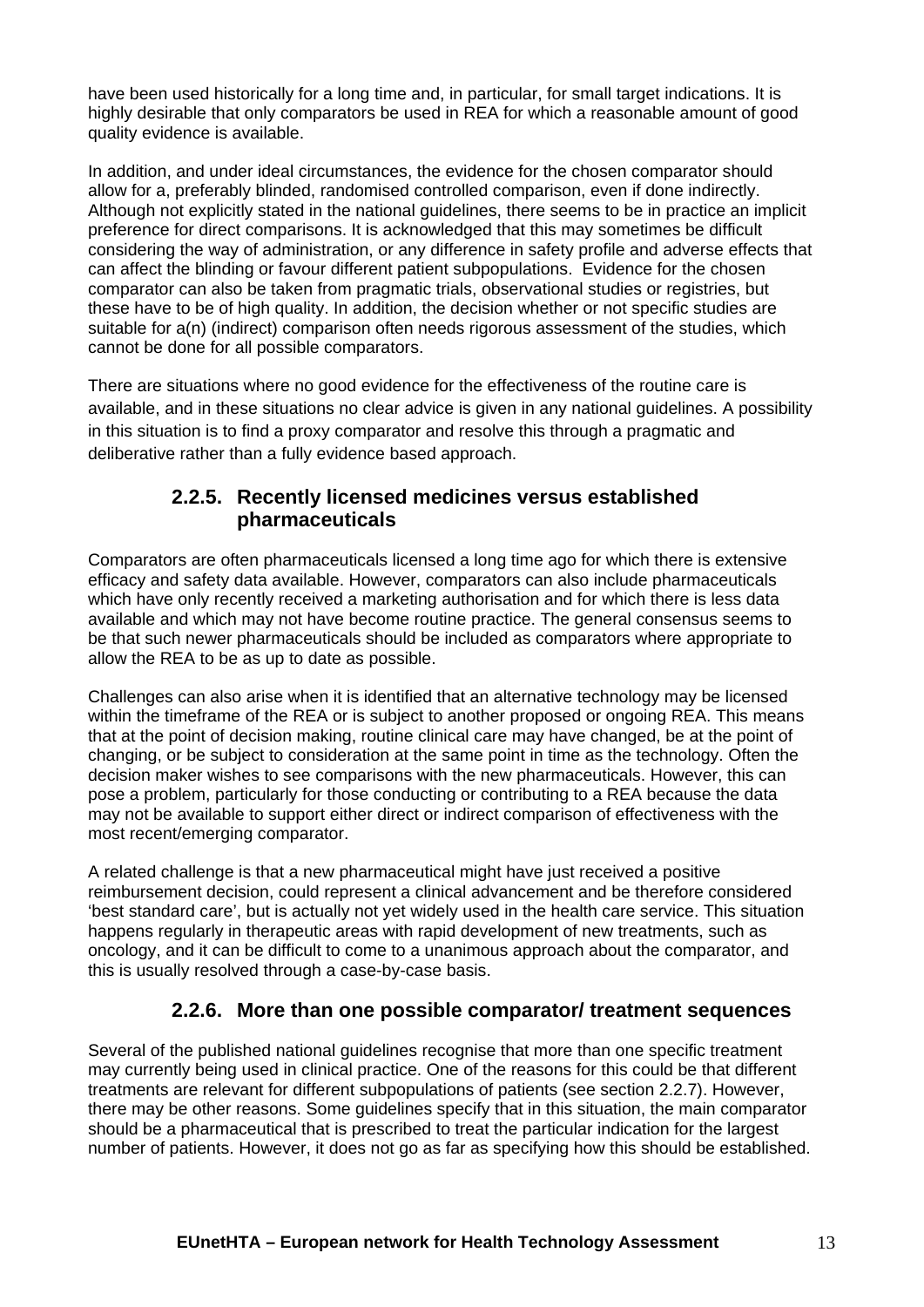There is also no advice currently as to what approach should be taken in situations where there is no clear main comparator identifiable or where there is considerable uncertainty, or where there is an even split between several pharmaceuticals used in clinical practice.

It is also important to distinguish between situations where the intervention is an additional element in a treatment pathway or treatment sequence (where the comparator would be the same treatment pathway or sequence without the new intervention); this is similar to situations where the new pharmaceutical is an-add on to standard care. This is different from the situation where the new pharmaceutical is a distinct alternative that could replace another element in the treatment strategy (where the comparator would be the treatment pathway or sequence including the potentially replaced intervention). This is outlined in some of the national guidelines.

There may also be legal requirements, stipulating that if there are several alternatives, the more economic therapy should be selected as comparator, preferably one for which there is a reference price within the health care system.

### **2.2.7. Subpopulations of patients**

If a new pharmaceutical has a wide therapeutic indication, covering the treatment of patients at different lines of treatment (for example 1st line or 2nd line), different degrees of severity, different stages of a disease (for example early cancer or metastatic cancer), or genetic characteristics, it is important to consider that the comparator for such different sub populations within an overall indication could be different. Other specific clinical characteristics of patient groups, such as co-morbidities can also be important. In this case it may be necessary to define comparator interventions separately for all subgroups and sub-indications, depending on the evidence available.

### *2.3. Sources used to specify the comparator*

<span id="page-13-0"></span>The published national guidelines do not usually specify which sources are used as input for choice of comparator, by which method the most appropriate comparator should be established and who should be involved in defining the comparator.

The responses received to the EUnetHTA survey showed that in the majority of countries the product sponsor, clinical and patient experts, clinical guidelines, and (international) methodological guidelines have an input into the choice of the comparator. In addition, others involved in the choice of comparator included experts and internal technical teams within the assessment organisation, as well as the decision making organisations.

However, in three countries the product sponsor does not play a role in the choice of the comparator; in one of these only the HTA agency is involved, in the other two countries experts are involved and clinical guidelines and international methodological guidelines are used. Only in one country it was indicated that the product sponsor only chooses the comparator.

It appears that the variations in the responses to the survey are linked to the individual national procedural requirements.

### *2.4. When should the choice of comparator be specified*

<span id="page-13-1"></span>National guidelines rarely specify whether or not the comparator is agreed before or during the assessment. Ideally the comparator for a REA should be agreed before the assessment starts. Such a process step is sometimes described as 'scoping', consistent with the PICO table approach to define a research question (Population, Intervention, Comparator, Outcome). This approach is in fact described in a number of the published national guidelines.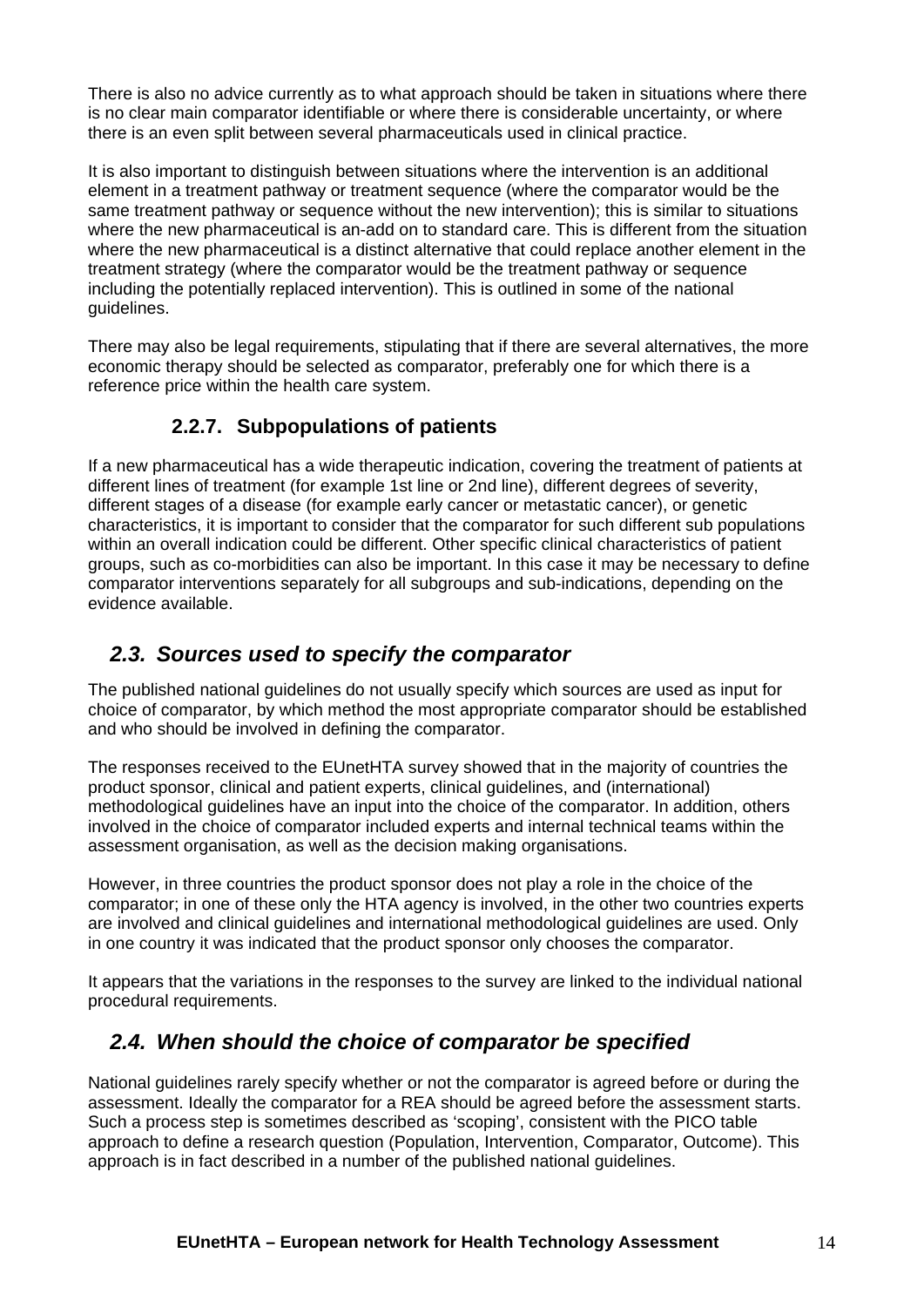If a final agreement on the comparator needs to be reached before the assessment starts, the HTA organisation or the decision maker has to carry out validation work on the comparator beforehand. This is not possible in all national processes, particularly where the process has to follow tight timelines.

Additionally, it is possible that such scoping processes are carried out before the actual assessment. This is also considered important by Bekkering and Kleijnen (2008)<sup>[3](#page-14-0)</sup>. If scoping is carried out a long time before the actual assessment, clinical practice may have changed by the time the assessment starts, as outlined above. In this case the scoping process can only define a maximum list of possible comparators, from which the actual comparator will have to be chosen in the analysis. Other approaches may be to see the PICO table in the scope as definite list of comparators to be included in the analysis, but this latter approach involves extensive validation work beforehand to establish the comparator with certainty.

 $\overline{a}$ 

<span id="page-14-0"></span> $3$  This publication does not describe the current status on methods for benefit assessments in Germany.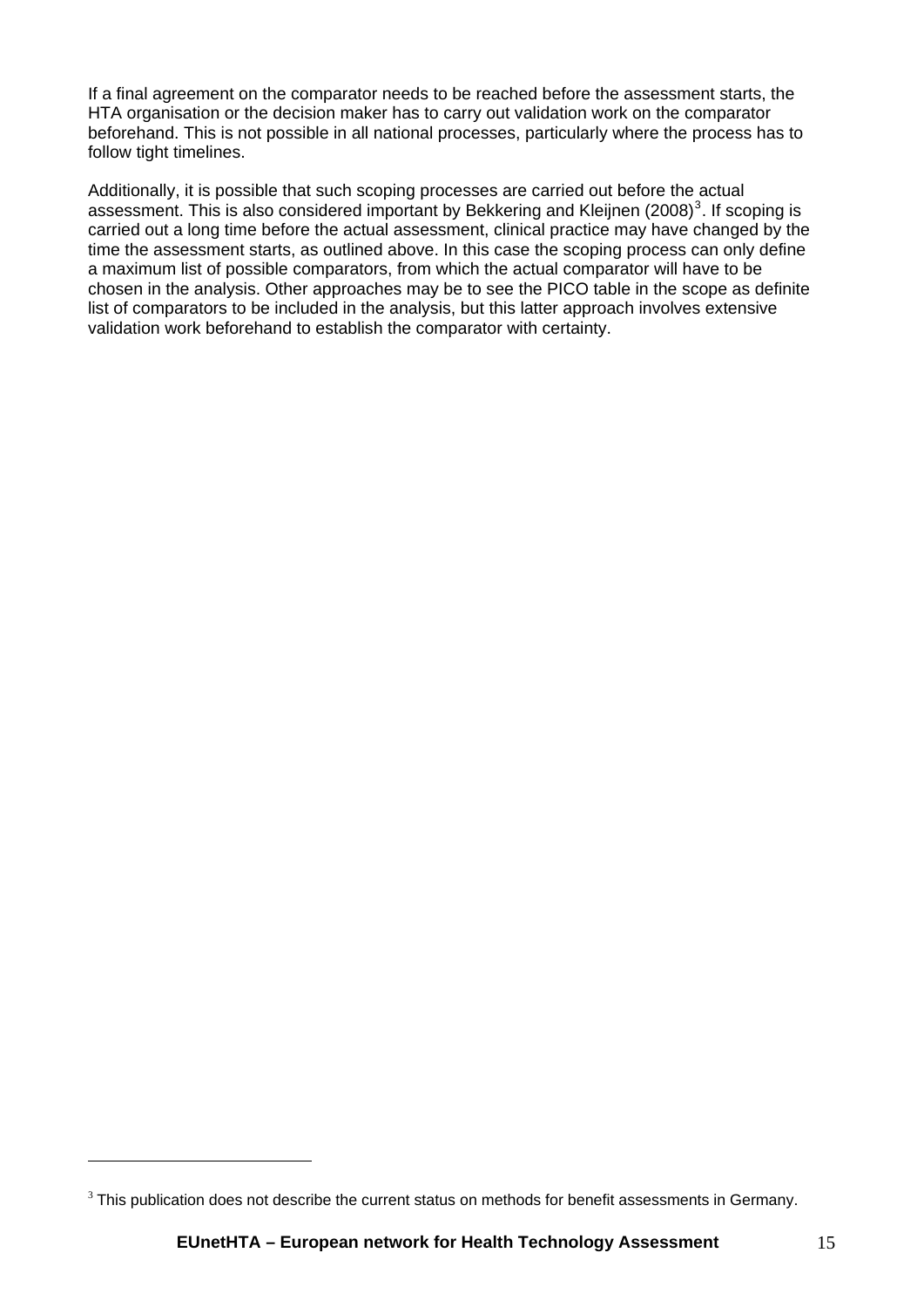# <span id="page-15-0"></span>**3. Discussion and conclusion**

The choice of the comparator in a REA, and the mechanism by which this choice is made, widely depends on the aim of the respective health care system (whether explicitly stated or not), and the legal and cultural context within which each national health care system operates.

The analysis of the information available for this document demonstrates that there is broadly agreement across countries about what should be the comparator for a REA: in the context of making decisions about the place of a new pharmaceutical in clinical practice, or about reimbursement, this is mainly defined as current routine care in the individual health care system, the most used, or what would be replaced by the introduction of that new pharmaceutical.

Therefore, under ideal circumstances the comparator for a European-wide acceptable REA would be

- the reference treatment according to high-quality clinical practice guidelines at European or international level
- with good quality evidence on effect size and adverse effects from medical literature
- with a EU or national marketing authorisation for the appropriate indication and line of treatment.

However, in many circumstances there is no consensus across European countries of what constitutes standard/routine/ best clinical care, and real life patient populations are likely to be heterogeneous across countries because of the absence or multitude of validated therapeutic recommendations. For any REA that is applicable across European countries, the comparator would often be a difficult choice because of the absence of validated therapeutic recommendations, or if the recommendations and procedural and legal requirements vary across countries (Berdai et al 2010, Bekkering and Kleijnen 2008). It may be useful to take into account the best active comparator identified by the EMA, although ultimately this may not be an appropriate comparator for REA in all countries.

Furthermore, in some countries the choice of comparator is governed by legislation, and refers also to cost (such as reference prices, or cost effectiveness). For creating reference prices, similar pharmaceuticals are taken into consideration and these need to be included as comparators. In other countries, the choice is governed by the purpose to gain as much insight as possible about the new pharmaceutical; in that situation the comparator needs to be from a similar pharmaceutical class.

In addition, establishing a priori the most appropriate comparator for a given REA applicable across European countries would require additional time and resources. In some situations a universal comparator that allows answering all countries' needs for a specific REA may not exist. However, there may be countries with similar health care patterns, and in this situation 'clusters' of countries with the same comparator could be established, and separate REA for these clusters be carried out. Alternatively, several comparisons could be provided in one large multi-comparator REA. However, in both cases it would need to be demonstrated that these approaches could genuinely inform national decision making and thereby generate efficiencies.

In summary, the detailed approaches vary across countries and the choice of the comparator for REA depends mainly on the specific assessment question. An exception exists with rare diseases where Orphan Medicinal Designation offers a framework for identification and endorsement of a European position on standard of care/comparator which can be used to assist in the establishment of REA.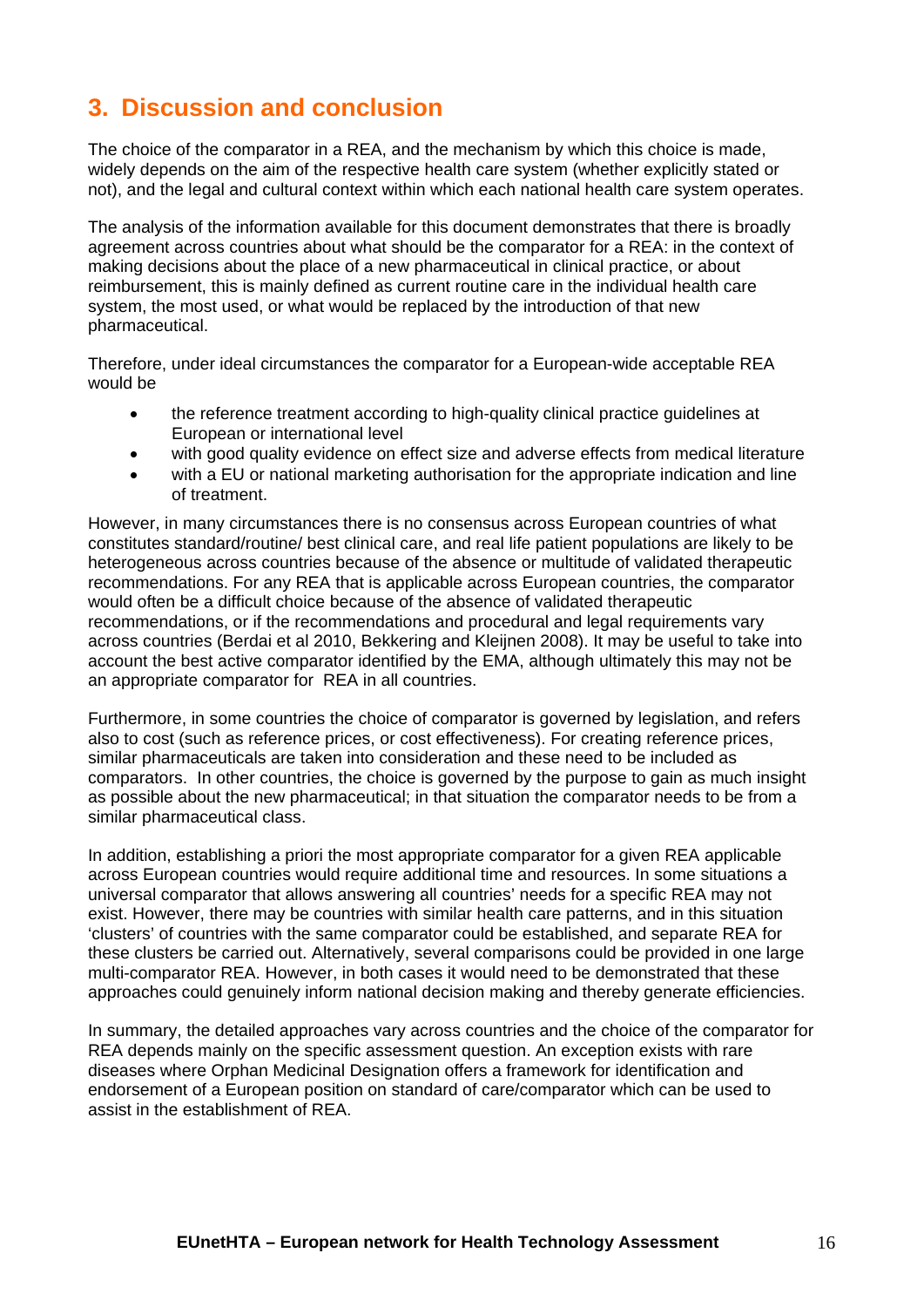# <span id="page-16-0"></span>**Annex 1. Bibliography**

1. Bekkering GE, Kleijnen J (Nov. 2008) Procedures and methods of benefit assessments for medicines in Germany. Eur.J Health Econ. 9 Suppl 1: 5-29.

2. Bekkering GE, Kleijnen J (Dec. 2008) [Procedures and methods of benefit assessments for medicines in Germany]. Dtsch.Med Wochenschr. 133 Suppl 7: S225-S246.

3. Berdai D, Hotton JM, Lechat P (July 2010) Comparators (Medicinal and non Medicinal) for Marketing Authorization, for Public Health, for Payers and at the European Level. Therapie 65 (4): 329-334.

4. EMA (2006). Guideline on clinical trials in small populations. Doc. Ref. CHMP/EWP/83561/2005. http://www.ema.europa.eu/docs/en\_GB/document\_library/Scientific\_guideline/2009/09/WC500003615.pdf

5. EMA (2010) Reflection paper on the need for active control in therapeutic areas where use of placebo is deemed ethical and one or more established medicines are available, EMA/759784/2010, November 2010

[http://www.ema.europa.eu/docs/en\\_GB/document\\_library/Scientific\\_guideline/2011/01/WC500100710.pdf](http://www.ema.europa.eu/docs/en_GB/document_library/Scientific_guideline/2011/01/WC500100710.pdf)

6. EMA (2012). Significant benefit of orphan drugs: concepts and future developments. EMA/326061/2012, January 2012 http://www.ema.europa.eu/docs/en\_GB/document\_library/Report/2012/07/WC500130376.pdf

7. Funding for New Medical Technologies and Procedures: Application and Assessment Guidelines. Canberra: Medical Services Advisory Committee (MSAC); 2005.

8. Guidelines for the Economic Evaluation of Health Technologies: Canada. 3<sup>rd</sup> ed. Ottawa: Canadian Agency for Drugs and Technologies in Health (CADTH); 2006.

9. Guide to the Methods of Technology Appraisal. London: National Institute for Health and Clinical Excellence (NICE); 2008.

10. Guidelines for Preparing Submissions to the Pharmaceutical Benefits Advisory Committee. Version 4.3. Canberra: Pharmaceutical Benefits Advisory Committee (PBAC); 2008.

11. Guidelines for Funding Applications to PHARMAC. Wellington: Pharmaceutical Management Agency (PHARMAC); 2010.

12. Guidance to Manufacturers for Completion of New Product Assessment Form (NPAF) (Revised June 2010). Glasgow: Scottish Medicines Consortium (SMC); 2010

13. Guidelines for the Economics of Health Technologies in Ireland. Dublin: Health Information and Quality Authority (HIQA); 2010

14. Guidance for Industry, E10 Choice of Control Group and Related Issues in Clinical Trials. Rockville: Center for Drug Evaluation and Research, Food and Drug Administration (FDA); 2001

15. Guidance on General Considerations for Clinical Trials E8. Geneva: The International Conference on Harmonisation of Technical Requirements for Registration of Pharmaceuticals for Human Use (ICH): 1997

16. Healey M, Deverka P, Fox S, Gondek K,Lewis BE, Lydick E, Sing G, et al. Panel 1: Methodological issues in pharmacoeconomic evaluations – clinical studies. Value In Health. 1999;2(2):73-7.

17. High Level Pharmaceutical Forum. Core principles on relative effectiveness. Available at URL: http://ec.europa.eu/pharmaforum/docs/rea\_principles\_en.pdf (accessed December 2010)

18. Hutton J, Trueman P, Facey K. Harmonization of evidence requirements for health technology assessment in reimbursement decision making. International Journal of Technology Assessment in Health Care 2008;24(4):511-517.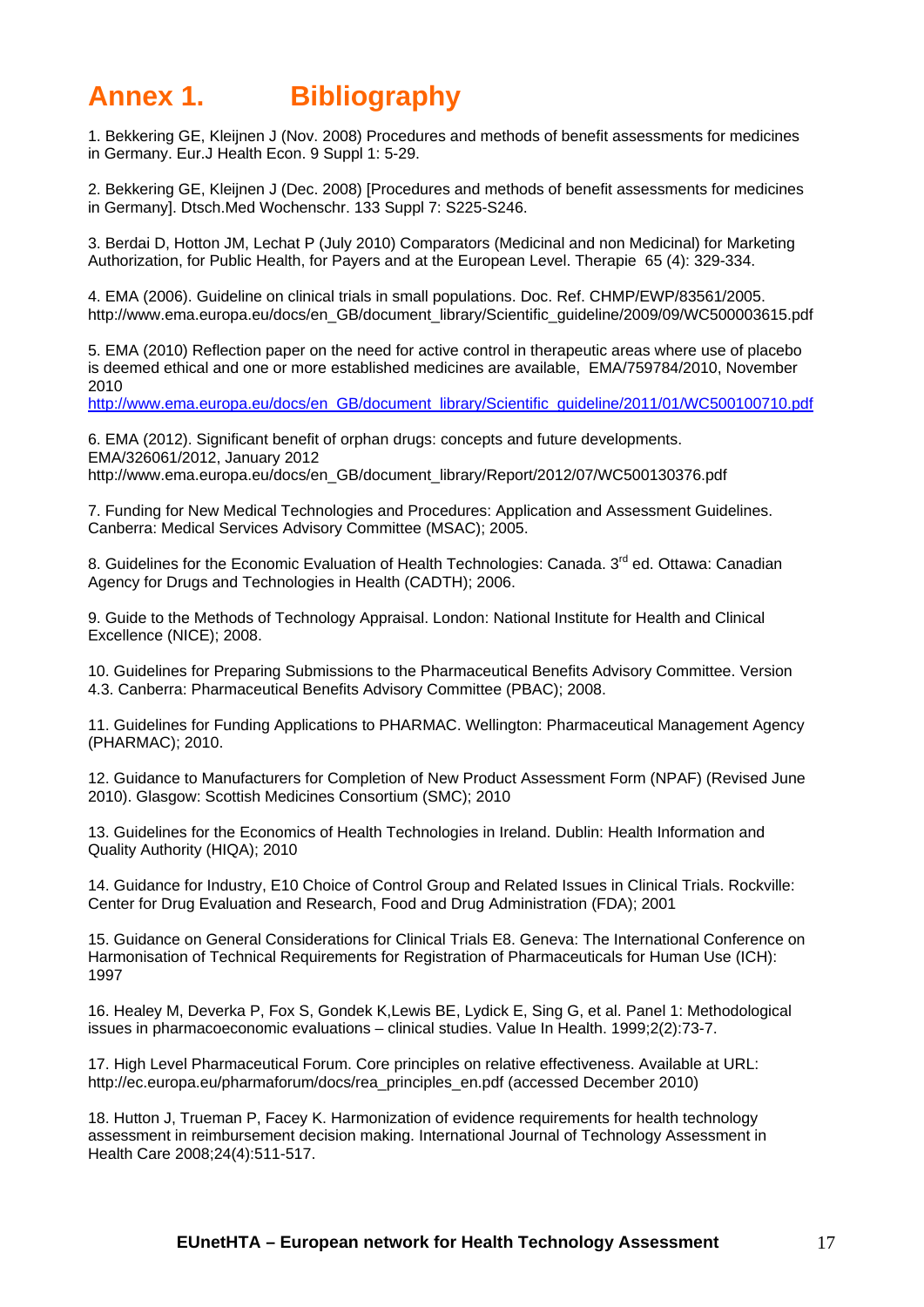19. Le Jeunne C, Woronoff-Lemsi MC, David N et al. (Mar. 2008) Relative added value: what are the tools to evaluate it? Therapie 63 (2): 113-11.

20. Massol J, Puech A, Boissel JP (Sept. 2007) How to anticipate the assessment of the public health benefit of new medicines? Therapie 62 (5): 427-435.

21. Methods Reference Guide for Effectiveness and Comparative Effectiveness Reviews. Rockville: Agency for Healthcare Research and Quality (AHRQ): 2007.

22. Note for Guidance on Choice of Control Group in Clinical Trials (CPMP/ICH/364/96). London: European Medicines Agency (EMA); 2001

23. Note for Guidance on General Considerations for Clinical Trials (CPMP/ICH/291/95). London: European Medicines Agency (EMA); 1998

24. Szende Á, Mogyorósy Z, Muszbek N, Nagy J,Pallos G, Dózsa C; Methodological guidelines for conducting economic evaluation of healthcare interventions in Hungary: a Hungarian proposal for methodology standards; Eur J Health Econom 2002 · 3:196–206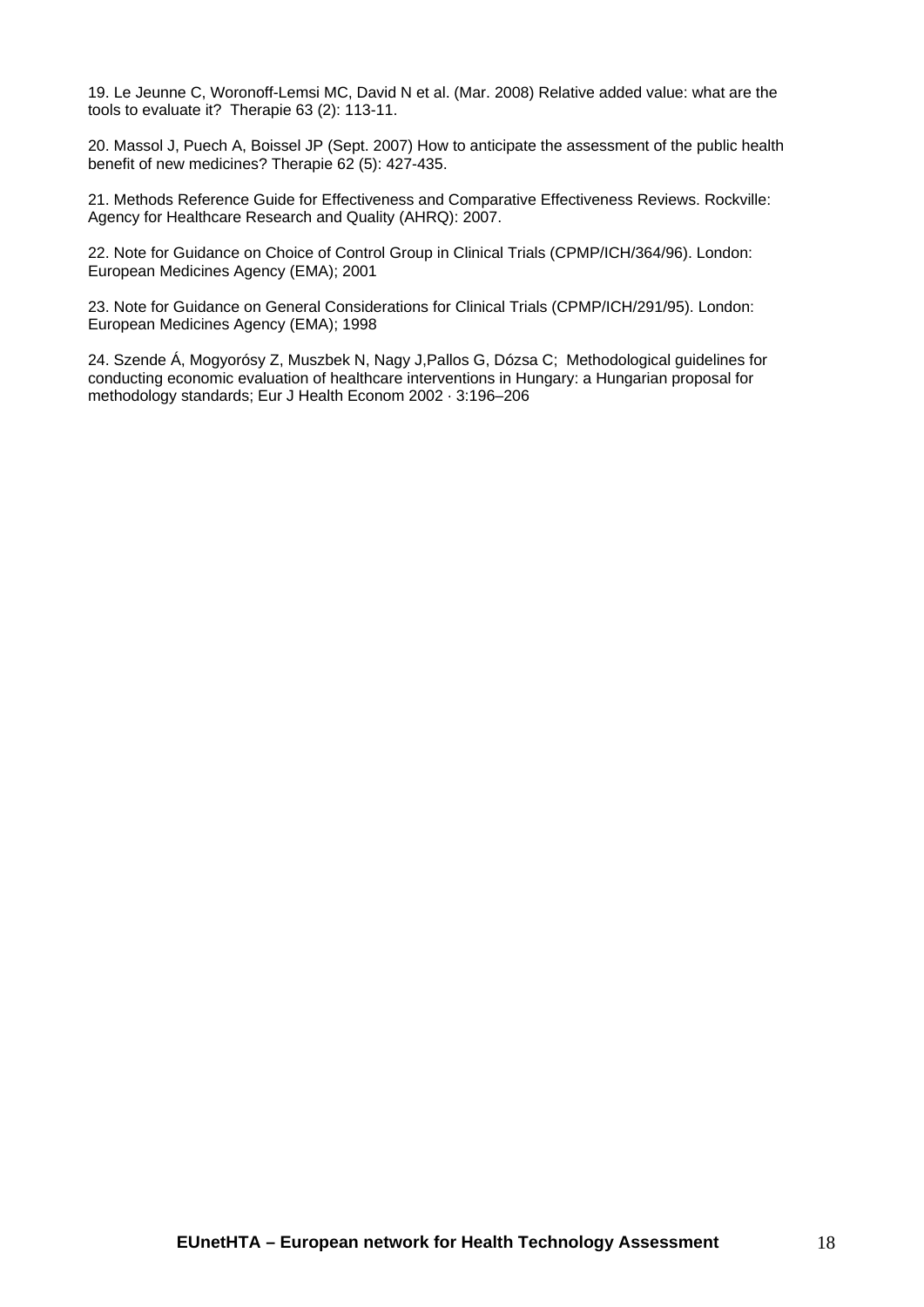# <span id="page-18-0"></span>**Annex 2. Methods and results of literature search**

A literature review was undertaken followed by a policy analysis of existing national guidelines.

#### **Keywords**

Decision making Decision support techniques Health care policy decisions **Policy** Cost benefit analysis Clinical benefit Outcome assessment Pharmacoeconomic assessment Pharmacoeconomic evaluation Pharmacoeconomic research Product evaluation Treatment outcome Comparator (free text search and truncated) Active comparator Best practice Standard treatment Gold standard Reference therapy

#### **Search engines and sources of information**

Embase **Medline** Medline in Process [Health Technology Assessment](http://www.crd.york.ac.uk/crdweb/) [Cochrane Methodology Register](http://onlinelibrary.wiley.com/o/cochrane/cochrane_clcmr_articles_fs.html) Google and Google Scholar

Other important sources were EMA, FDA, ISPOR, HTAi, PBAC, MSAC, CADTH/CEDAC, AHRQ, GIN, but also the websites of national HTA/reimbursement agencies.

#### **Strategies of research**

Free-text searching and where appropriate, subject heading searching. As the search is undertaken terms might need refinement.

#### **Inclusion and non-inclusion criteria**

Restricted to English language, although articles with an English abstract were considered for inclusion. The search was restricted to the years 2000 to 2010.

#### **Results of the literature search**

The literature search resulted in 662 articles being retrieved. These articles were initially screened by title and those that were not relevant were eliminated. Articles were considered to be not relevant if they discussed the choice of comparator in randomised controlled trials, the design of randomised controlled trials (ie should they be placebo-controlled or have an active comparator) and the pharmaceutical approval process, because these were not considered relevant for the current purpose. In addition, articles describing the results of RCTs or the efficacy of new treatments were eliminated. In total 657 articles were eliminated at this stage.

The next stage of the selection process involved screening the abstracts of the remaining 5 articles and eliminating any that were duplicates. Two articles were identified as being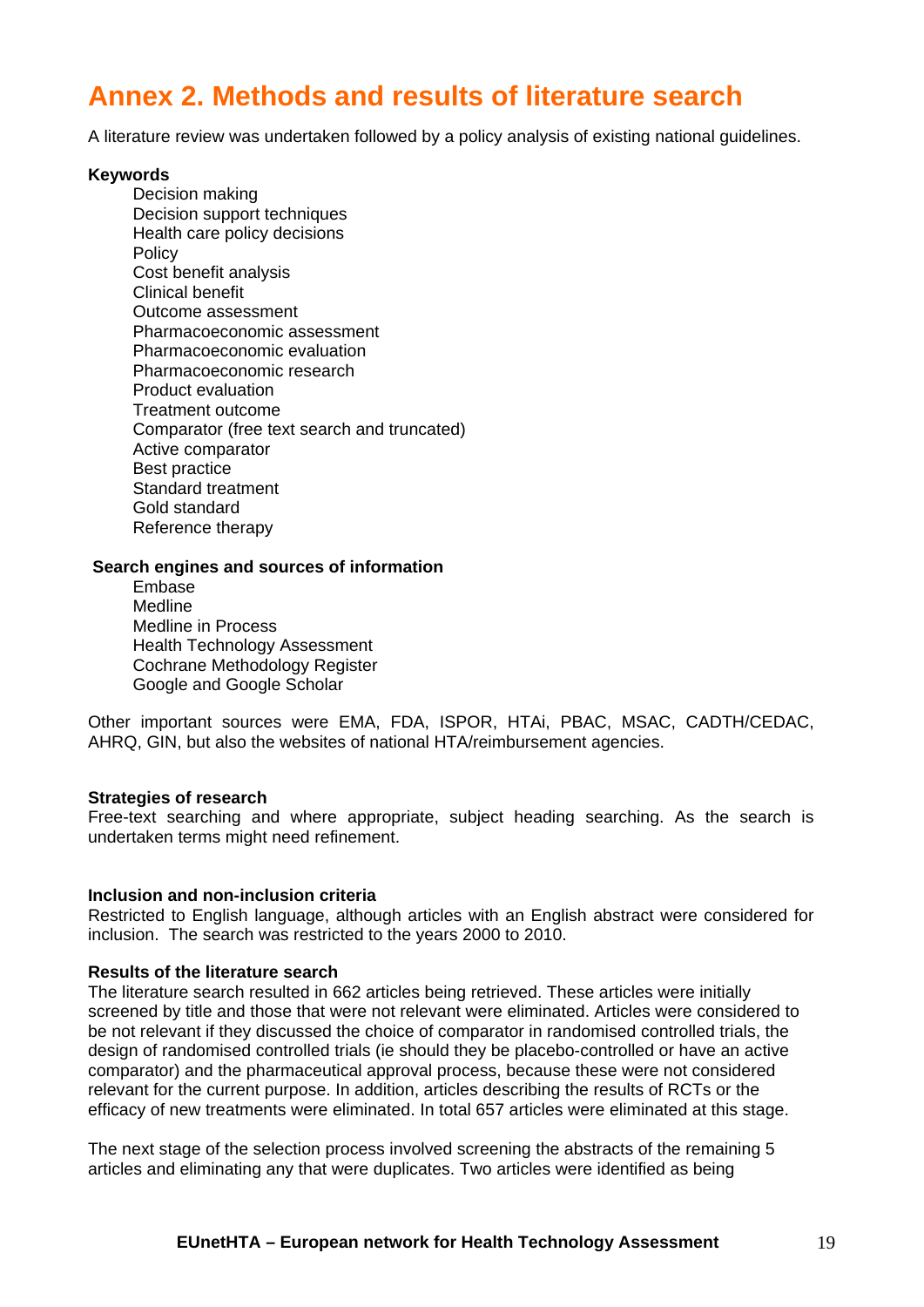duplicates - the same articles which had been published in two different journals. Therefore four articles were identified as being relevant to the search topic.

#### **Summary of literature search**

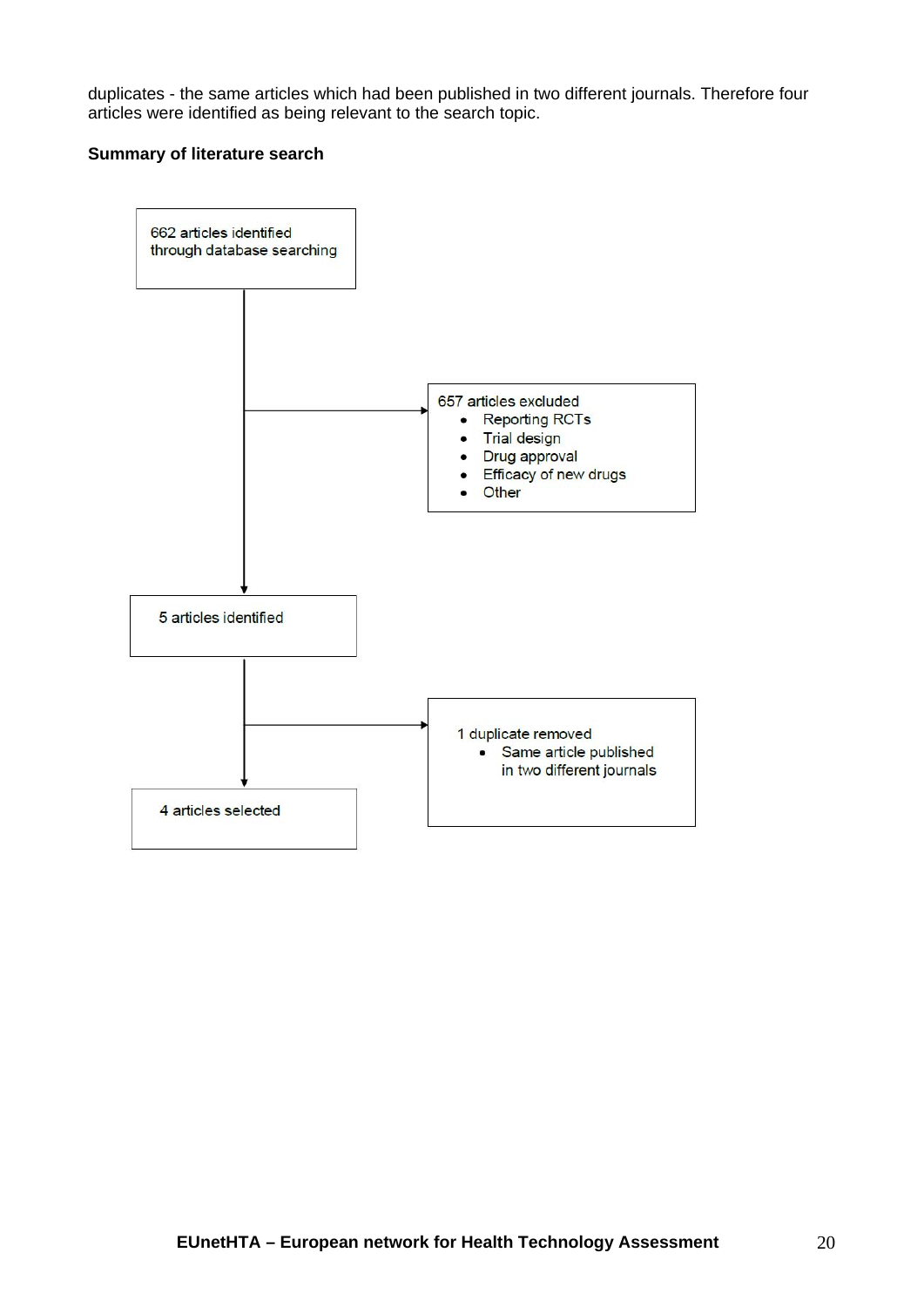| <b>Reference</b>                                                                                                                                                                                                                                                                                                                                                  | <b>Main data/information</b>                                                                                                                                                                                                                                                                                                                                                                                                                                                                                                                                                                                                                                                                                                                                                                                                                                                                                                                                                                                                                                                                                                                                                                                                                                                                                                                                                                                                                                                                          |
|-------------------------------------------------------------------------------------------------------------------------------------------------------------------------------------------------------------------------------------------------------------------------------------------------------------------------------------------------------------------|-------------------------------------------------------------------------------------------------------------------------------------------------------------------------------------------------------------------------------------------------------------------------------------------------------------------------------------------------------------------------------------------------------------------------------------------------------------------------------------------------------------------------------------------------------------------------------------------------------------------------------------------------------------------------------------------------------------------------------------------------------------------------------------------------------------------------------------------------------------------------------------------------------------------------------------------------------------------------------------------------------------------------------------------------------------------------------------------------------------------------------------------------------------------------------------------------------------------------------------------------------------------------------------------------------------------------------------------------------------------------------------------------------------------------------------------------------------------------------------------------------|
| Berdai D, Hotton JM,<br>Lechat P (July 2010)<br><b>Comparators (Medicinal</b><br>and non Medicinal) for<br>Marketing Authorization,<br>for Public Health, for<br>Payers and at the<br>European Level. Therapie<br>65 (4): 329-334.                                                                                                                                | The authors outline that the choice of the comparator for any new<br>treatment is a key issue especially when there are differences in<br>medical practice and when the use of the comparators depends on<br>the geographical zones and their evolution with time. The choice of<br>the comparators must satisfy sometimes different expectations<br>from the regulatory authorities and for reimbursement decisions.<br>The authors suggest that a universal comparator that allows<br>answering all assessment questions does not exist, and that the<br>quantification of the clinical added value can only be carried out in<br>comparison with the current reference drug treatment/ current<br>therapeutic strategy. The reference treatment is sometimes a<br>difficult choice due to the absence of validated therapeutic<br>recommendations or if the recommendations vary across<br>countries. The expansion and international clinical practice<br>guidelines would reinforce the robustness and efficiency of clinical<br>research efforts with respect to the relevance of the comparison to<br>reference treatments, including non-drug treatments. The authors<br>also emphasise the importance of a consensus on clinically<br>significant thresholds for the size of evaluated effects.                                                                                                                                                                                              |
| Bekkering GE, Kleijnen J<br>(Nov. 2008) Procedures<br>and methods of benefit<br>assessments for<br>medicines in Germany.<br>Eur.J Health Econ. 9<br>Suppl 1: 5-29. <sup>4</sup><br>Bekkering GE, Kleijnen J<br>(Dec. 2008) [Procedures<br>and methods of benefit<br>assessments for<br>medicines in Germany].<br>Dtsch.Med Wochenschr.<br>133 Suppl 7: S225-S246. | [Same article published in two journals]<br>In the article it says that the comparator is either the best possible<br>treatment or the currently used routine treatment. Although the<br>best treatment would be the comparator of choice, treatments<br>representing routine German care should also be included in the<br>evaluation. There may be several comparator treatments,<br>depending on regional differences. The comparator needs to be<br>defined as precisely as possible, especially if the circumstances of<br>its use differ from the circumstances of use for the intervention<br>being assessed. The choice of one (or more) comparator(s) needs<br>to be discussed in the scoping process and justified in the protocol.<br>As part of the licensing procedure, medicines are typically<br>compared with placebo. Such trials answer the question whether<br>the medicine is more effective than placebo. For benefit<br>assessments, from the perspective of the health-care system,<br>head-to-head trials comparing one medicine with another are to be<br>preferred if the comparison therapy is the current standard therapy.<br>Head-to-head trials should be evaluated in the same way as<br>placebo-controlled trials. If the assignment to both treatments has<br>been done randomly, such trials are level-1 evidence. If only<br>placebo controlled trials are available, the additional benefit of<br>medicines can be estimated using adjusted indirect comparisons |
| Massol J, Puech A,<br>Boissel JP (Sept. 2007)<br>How to anticipate the<br>assessment of the public<br>health benefit of new<br>medicines? Therapie 62<br>$(5): 427 - 435.$                                                                                                                                                                                        | Summary derived from abstract only; main publication in French<br>The authors describe the assessments and criteria required for<br>defining the added therapeutic benefit (Public Health Benefit, PHB)<br>within the French context. Issues discussed include that data are<br>exclusively from randomised clinical trials which is not necessarily<br>sufficient for assessing PHB. The authors offer ideas as to how the<br>assessment of PHB differs from the marketing authorization                                                                                                                                                                                                                                                                                                                                                                                                                                                                                                                                                                                                                                                                                                                                                                                                                                                                                                                                                                                                             |

<span id="page-20-0"></span> $4$  These two papers were published before new methods for benefit assessments in Germany were developed. New regulation in Germany starting from January 2011 can be found at AM-NutzenV § 6: http://www.bmg.bund.de/fileadmin/redaktion/pdf\_gesetze/verordnungen/AM-NutzenV.pdf]

 $\overline{a}$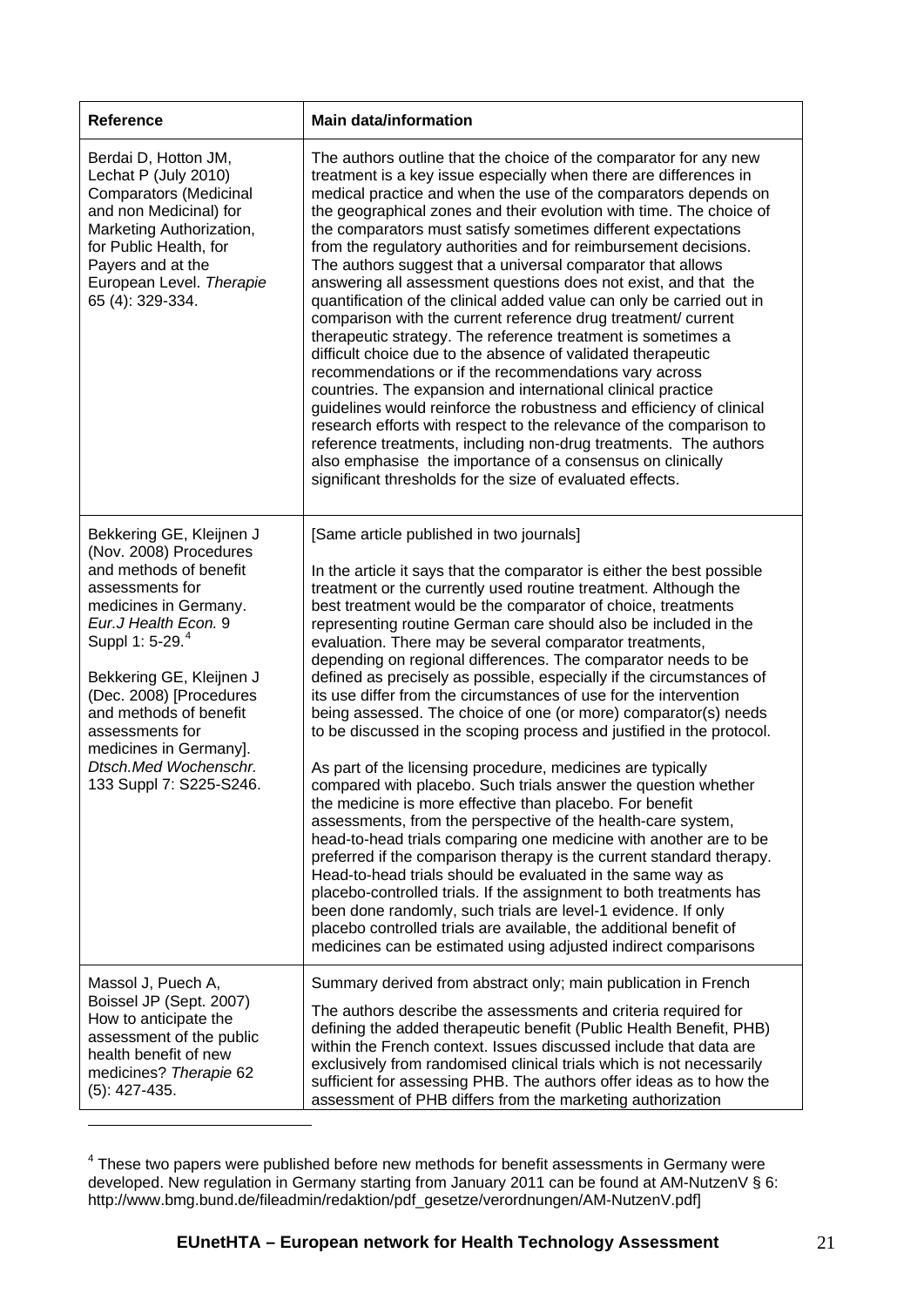|                                                                                                                                                              | process, particularly in terms of extrapolating the results from trial<br>populations to the real world clinical practice, the predictive value<br>of the surrogate criteria used in the trials, the lack of concurrent<br>and relevant epidemiological data related to indication. The<br>authors suggest to adapt the clinical development plans for a<br>better assessment of PHB, and to start early enough collecting<br>reliable and relevant epidemiological data and the necessary<br>elements for the assessment of the generalisability of the results.<br>The authors also outline the need for effectiveness modelling due<br>to the absence of all relevant trial or real life data. The authors'<br>general recommendations to update the development plans seem<br>especially appropriate as any such amendments would not only be<br>beneficial to France but to all health authorities who would wish to<br>assess the PHB of a new medicine on their territories.                                                                                                                                                                                                                                                                                                                                                                                                                                                                                                                                                                                                                                                                                                                                                                                                                                                                                                                                                                                                                                                                                                                                                                                                                                                                                                                                                                                                                                                                                                                                                                |
|--------------------------------------------------------------------------------------------------------------------------------------------------------------|----------------------------------------------------------------------------------------------------------------------------------------------------------------------------------------------------------------------------------------------------------------------------------------------------------------------------------------------------------------------------------------------------------------------------------------------------------------------------------------------------------------------------------------------------------------------------------------------------------------------------------------------------------------------------------------------------------------------------------------------------------------------------------------------------------------------------------------------------------------------------------------------------------------------------------------------------------------------------------------------------------------------------------------------------------------------------------------------------------------------------------------------------------------------------------------------------------------------------------------------------------------------------------------------------------------------------------------------------------------------------------------------------------------------------------------------------------------------------------------------------------------------------------------------------------------------------------------------------------------------------------------------------------------------------------------------------------------------------------------------------------------------------------------------------------------------------------------------------------------------------------------------------------------------------------------------------------------------------------------------------------------------------------------------------------------------------------------------------------------------------------------------------------------------------------------------------------------------------------------------------------------------------------------------------------------------------------------------------------------------------------------------------------------------------------------------------------------------------------------------------------------------------------------------------|
| Le Jeunne C, Woronoff-<br>Lemsi MC, David N et al.<br>(Mar. 2008) Relative<br>added value: what are the<br>tools to evaluate it?<br>Therapie 63 (2): 113-11. | English abstract reproduced below; main publication in French<br>The relative added value of a drug is currently evaluated in France<br>by the Transparency Commission (TC) of the National Health<br>Authority (HAS), by assigning a level of Improvement in Actual<br>Benefit (IAB). IAB is based on two parameters, efficacy and safety<br>of the product, in a defined target population, either as compared<br>to one or more other drugs with similar indications, or within<br>therapeutic strategy. The items used for evaluation, including the<br>level of clinical effect, the relevance of the comparator, the choice<br>of comparison criteria and the methodology used (indirect<br>comparison, non-inferiority studies, etc.), have been reviewed by<br>the working group in Giens with regard to an analysis of the<br>opinion on TC issued between 2004 and 2007 in several<br>therapeutic areas. First of all, this attempt at rationalisation based<br>on the criteria used to assess the relative added value<br>demonstrated the rareness of direct comparative data, and was<br>followed by a discussion on the possible broadening of the<br>evaluation criteria. The group discussed taking into account the<br>Public Health Impact (PHI), which has now been incorporated into<br>the assessment of Actual Benefit (AB). The group believes that<br>PHI seems to be more related to the notion of IAB than to that of<br>AB. Indeed, it is frequently the relative added value of a new drug<br>that produces an impact in public health. Conversely, considering<br>the comparative evaluation criteria of PHI, which are not<br>systematically taken into account in AMSR (such as improvement<br>in the health of the population, meeting a public health need or<br>impact on the healthcare system), PHI could legitimately be<br>included in the assessment of the relative added value of a drug.<br>Other parameters such as compliance or impact on professional<br>practice have been considered. Thus, the notion of relative added<br>value, evaluated at initial registration, could be based on an<br>expected improvement in medical service. The notion of expected<br>medical service leads to the requirement of producing additional<br>data in real life (post-registration studies), which would support the<br>definitive notion of improvement in actual benefit at the time of<br>renewed registration, while taking into account the place occupied<br>by the drug in the therapeutic strategy. |

The EUnetHTA survey gave the following options for the identification of the comparator:

- Product sponsor
- Experts
- Clinical guidelines
- (international) methodological guidelines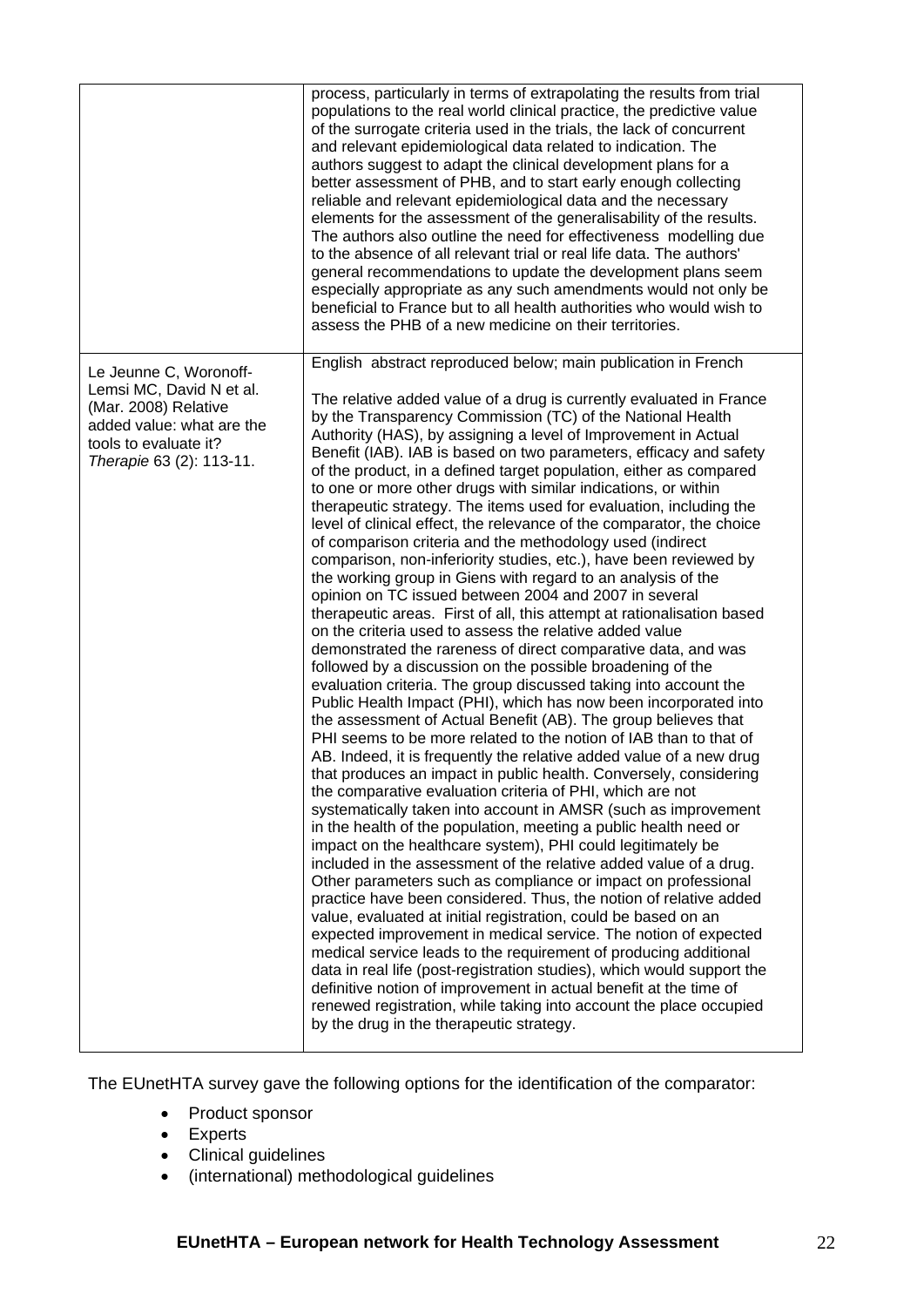other (these included experts within the assessment body and internal technical teams in the assessment body).